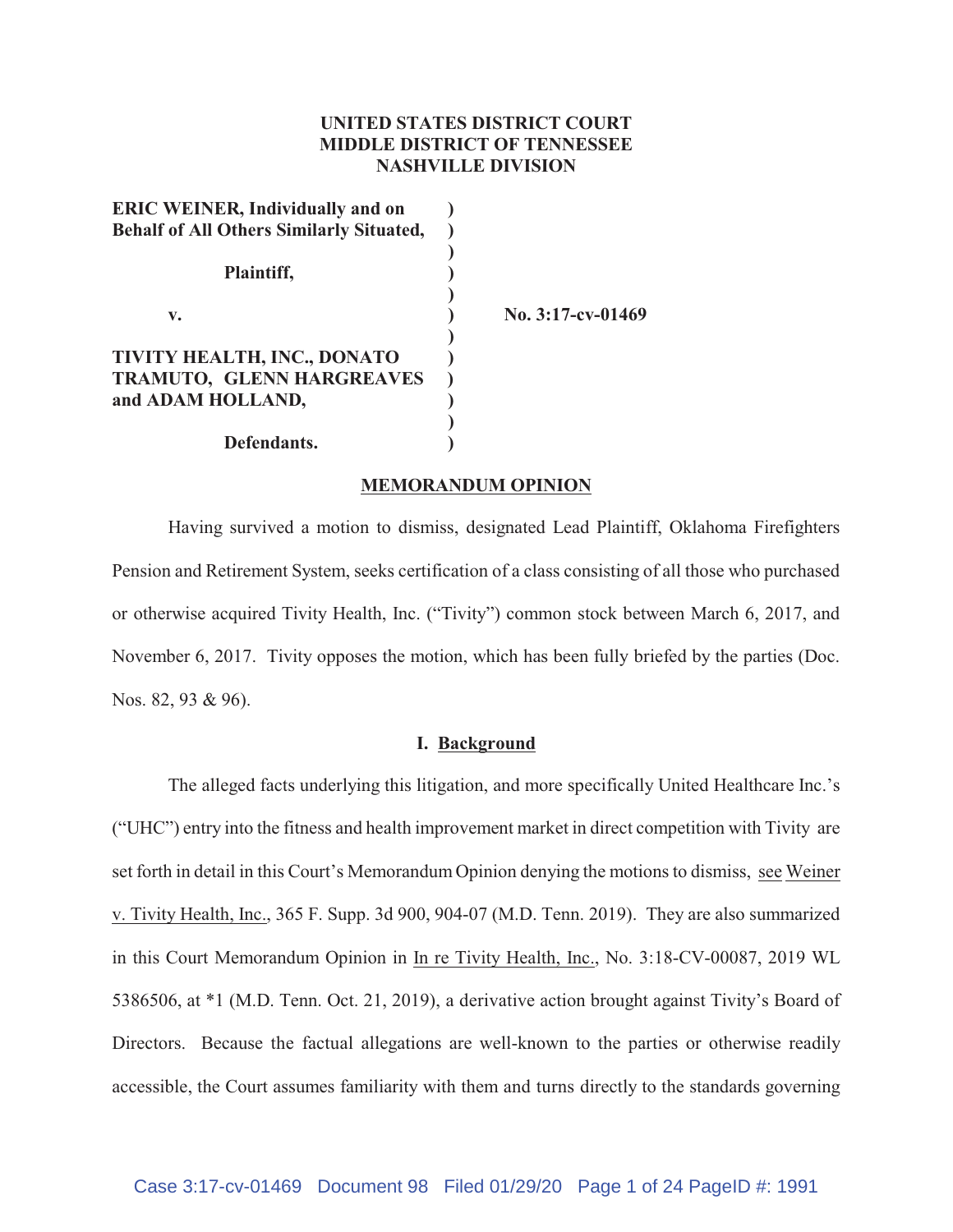requests for class certification. The Court will then discuss the why the parties believe that Lead Plaintiff has either met or not met those standards.

#### **II. Standards Governing Class Certification**

Class actions are "'an exception to the usual rule that litigation is conducted by and on behalf of the individual named parties only.'" Comcast Corp. v. Behrend, 569 U.S. 27, 33 (2013) (quoting Califano v. Yamasaki, 442 U.S. 682, 700–701 (1979)). Consequently, a class action can be certified only if, "after rigorous analysis," a court is satisfied that the prerequisites of Rule 23(a) have been met and that the action falls within one of the categories under Rule 23(b). Wal-Mart Stores, Inc. v. Dukes, 564 U.S. 338, 350 (2011); Zehentbauer Family Land, LP v. Chesapeake Expl., L.L.C., 935 F.3d 496, 503 (6th Cir. 2019).

Rule 23(a) establishes four requirements for class certification: (1) the class is so numerous that joinder of all members is impracticable; (2) there are questions of law or fact common to the class; (3) the claims or defenses of the representative parties are typical of those of the class; and (4) the representative parties will fairly and adequately protect the interests of the class. Fed. R. Civ. P. 23(a). "These four requirements – numerosity, commonality, typicality, and adequate representation – serve to limit class claims to those that are fairly encompassed within the claims of the named plaintiffs because class representatives must share the same interests and injury as the class members." In re Whirlpool Corp. Front-Loading Washer Prod. Liab. Litig., 722 F.3d 838, 850 (6th Cir. 2013). Rule 23(b), in turn, provides in pertinent part that when the requirements of Rule 23(a) are met a class action may be maintained if "the court finds that the questions of law or fact common to class members predominate over any questions affecting only individual members, and that a class action is superior to other available methods for fairly and efficiently adjudicating the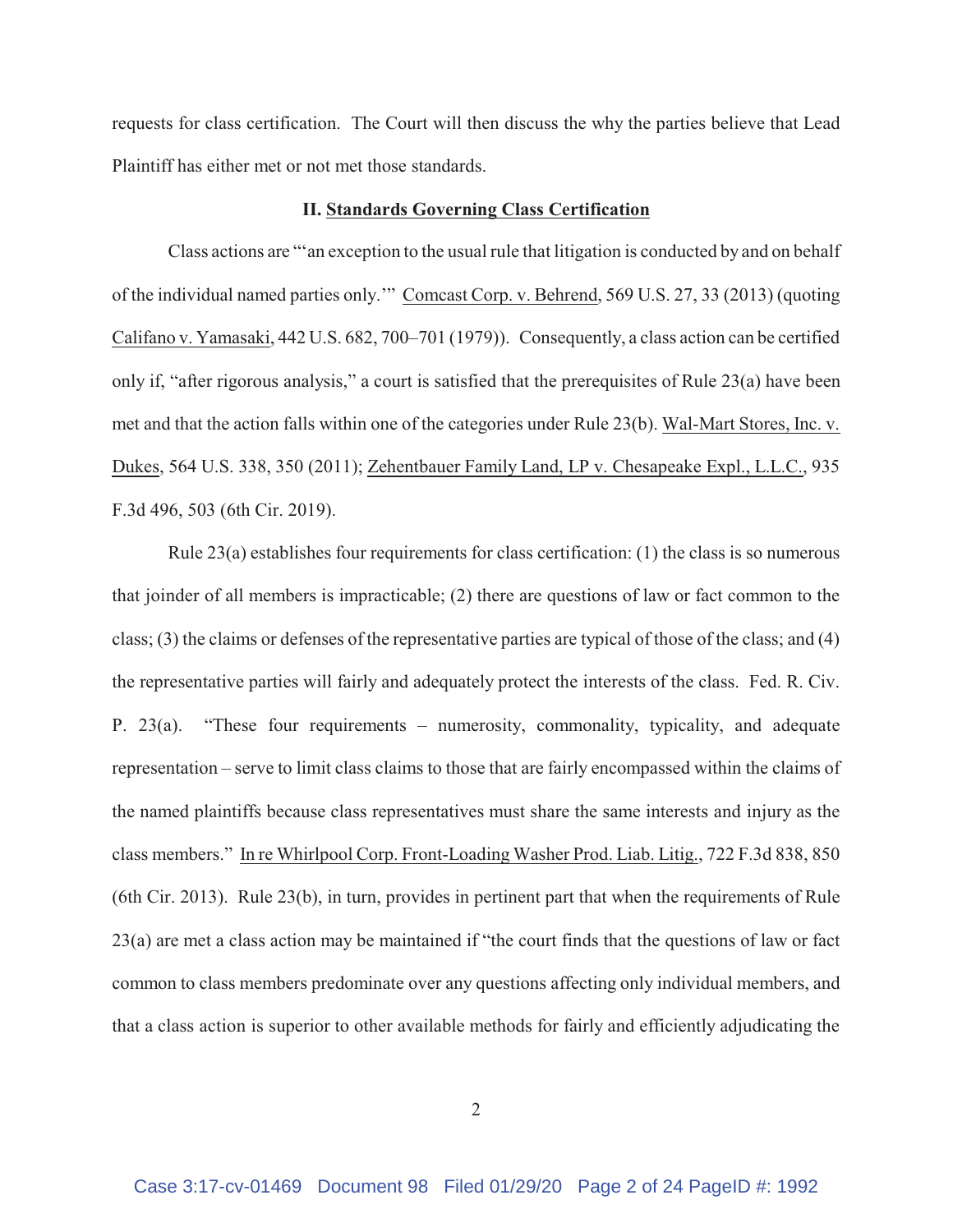controversy." Fed. R. Civ. P. 23(b).

The decision whether to certify a class is committed to the sound discretion of the district judge, and turns on the particular facts and circumstances of each individual case. In re Whirlpool, 722 F.3d at 850. This may require "the court to probe behind the pleadings before coming to rest on the certification question," and this "analysis will frequently entail 'overlap with the merits of the plaintiff's underlying claim.'" Comcast, 569 U.S. at 33 (quoting Dukes, 564 U.S. at 350). Nevertheless, at the class certification stage, the court can only consider "those matters relevant to deciding if the prerequisites of Rule 23 are satisfied," and "may not 'turn the class certification proceedings into a dress rehearsal for the trial on the merits.'" In re Whirlpool, 722 F.3d at 851-52 (quoting Messner v. Northshore Univ. Health Sys., 669 F.3d 802, 811 (7th Cir. 2012)).

## **III. Application of the Governing Standards**

Tivity argues that Lead Plaintiff has not met the requirements of either Rule 23(a) or 23(b). As to the former, it submits that the typicality and adequacy requirements cannot be met because (1) Lead Plaintiff purchased stock (at an even higher rate) after it was disclosed UHC through its Optum Fitness Advantage program was becoming a competitor to Tivity's flagship SilverSneakers program, and (2) the drop in Tivity's stock price was not merely the result of this diclosure, but also other, non-fraud factors. As to the latter, Tivity asserts Lead Plaintiff has not shown that common issues will predominate over individualized issues. Further, Tivity argues that Lead Plaintiff has not shown how damages can be determined on a classwide basis. The Court considers those arguments in turn.

### **A. Rule 23(a)(3) Typicality and (a)(4) Adequacy**

"Rule 23(a)(3) requires proof that plaintiffs' claims are typical of the class members' claims." Young v. Nationwide Mut. Ins. Co., 693 F.3d 532, 542 (6th Cir. 2012). "Typicality is met if the class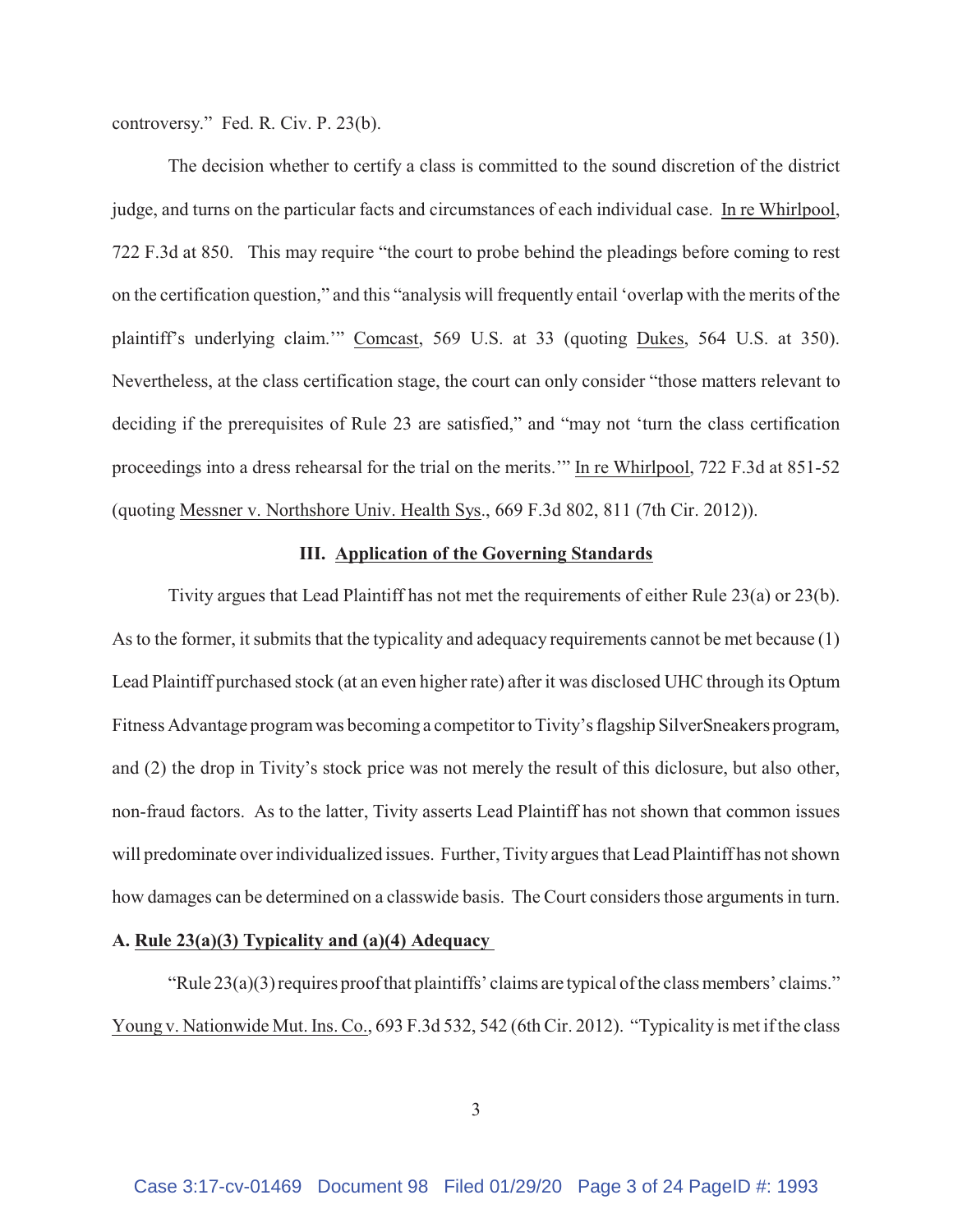member's claims are 'fairly encompassed by the named plaintiffs' claims.'" In re Whirlpool Corp., 722 F.3d at 852 (quoting Sprague v. Gen. Motors Corp., 133 F.3d 388, 399 (6th Cir. 1998)). "This requirement insures that the representative's interests are aligned with the interests of the represented class members so that, by pursuing their own interests, the class representatives also advocate the interests of the class members." Id. at 852–53. In short, "as go the claim of the named plaintiff, so go the claims of the class." Sprague, 133 F.3d at 399.

Adequacy under Rule 23(a)(4) contemplates that "the representative parties will fairly and adequately protect the interests of the class." Fed. R. Civ. P. 23(a)(4). "The adequacy inquiry under Rule 23(a)(4) serves to uncover conflicts of interest between named parties and the class they seek to represent." Amchem Prods., Inc. v. Windsor, 521 U.S. 591, 625 (1997). "A class representative must be part of the class and possess the same interest and suffer the same injury as the class members." Id. "It must [also] appear that the representatives will vigorously prosecute the interests of the class through qualified counsel." In re Am. Med. Sys., 75 F.3d 1069, 1083 (6th Cir. 1996) (citation omitted).

"The adequate representation requirement overlaps with the typicality requirement because in the absence of typical claims, the class representative has no incentives to pursue the claims of the other class members." Id. Because "these two requirements 'tend to merge,'" Gooch v. Life Inv'rs Ins. Co. of Am., 672 F.3d 402, 429 (6th Cir. 2012), they are often considered in tandem, although, as noted, the adequacy "requirement also raises concerns about the competency of class counsel and conflicts of interest," Gen'l Tele. Co. of the Southwest v. Falcon, 457 U.S. 147, 157–158, n. 13 (1982).

Here, Lead Plaintiff insists that typicality is met because its claims arise from the same events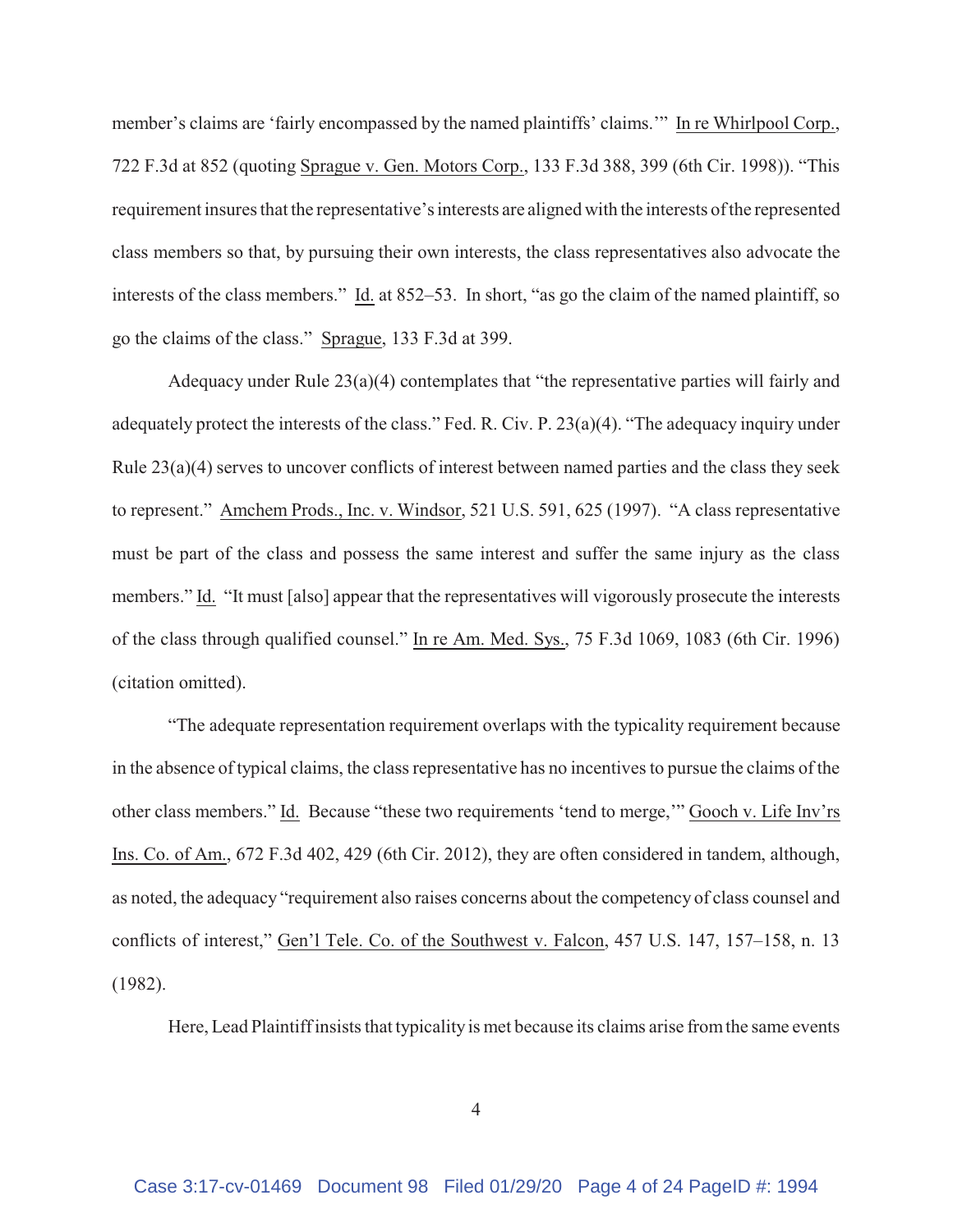as those of the members of the proposed class, invoke the same legal theories, are subject to the same defenses, and will be established by the same evidence. That is, "[l]ike the other members of the class, Lead Plaintiff purchased common stock at artificially inflated prices and suffered losses as a result of Defendants' conduct; accordingly, Lead Plaintiff and class members share an identical interest in holding Defendants accountable and maximizing recovery." (Doc. No. 82 at 11-12).

Lead Plaintiff also insists that the adequacy prong is met because "like the rest of the members of the Class," it "sustained . . . losses as a result of the same alleged material misrepresentations and omissions contained and repeated in Tivity's SEC filings and statements to investors." (Id. at 12). Lead Plaintiff also claims to have (1) "a meaningful financial stake in this litigation," (2) "demonstrated its willingness and ability to play an active role in the litigation," and (3) "retained counsel with extensive experience in securities class actions." (Id.).

In response, Tivity does not claim that Lead Plaintiff's claims differ from those in the proposed class, or even that Lead Plaintiff would not have the ability to adequately prosecute the action. Rather, Tivity argues that Lead Plaintiff's claims are subject to "unique defenses" that either show some atypicality or suggest a conflict of interest if Lead Plaintiff were allowed to pursue this case on behalf of others.

Tivity first contends that Lead Plaintiff is atypical because the class claims are premised on the allegation that shareholders were damaged because they purchased Tivity stock at prices that were inflated due to alleged misstatements. However, Lead Plaintiff purchased Tivity stock on several occasions both before and after the alleged "truth" of Tivity's "fraud" was revealed. Specifically, Lead Plaintiffs purchased Tivity stock on June 20, 2017, at prices ranging between \$37.26 and \$40.02 per share. This was long before the corrective disclosure on November 6, 2017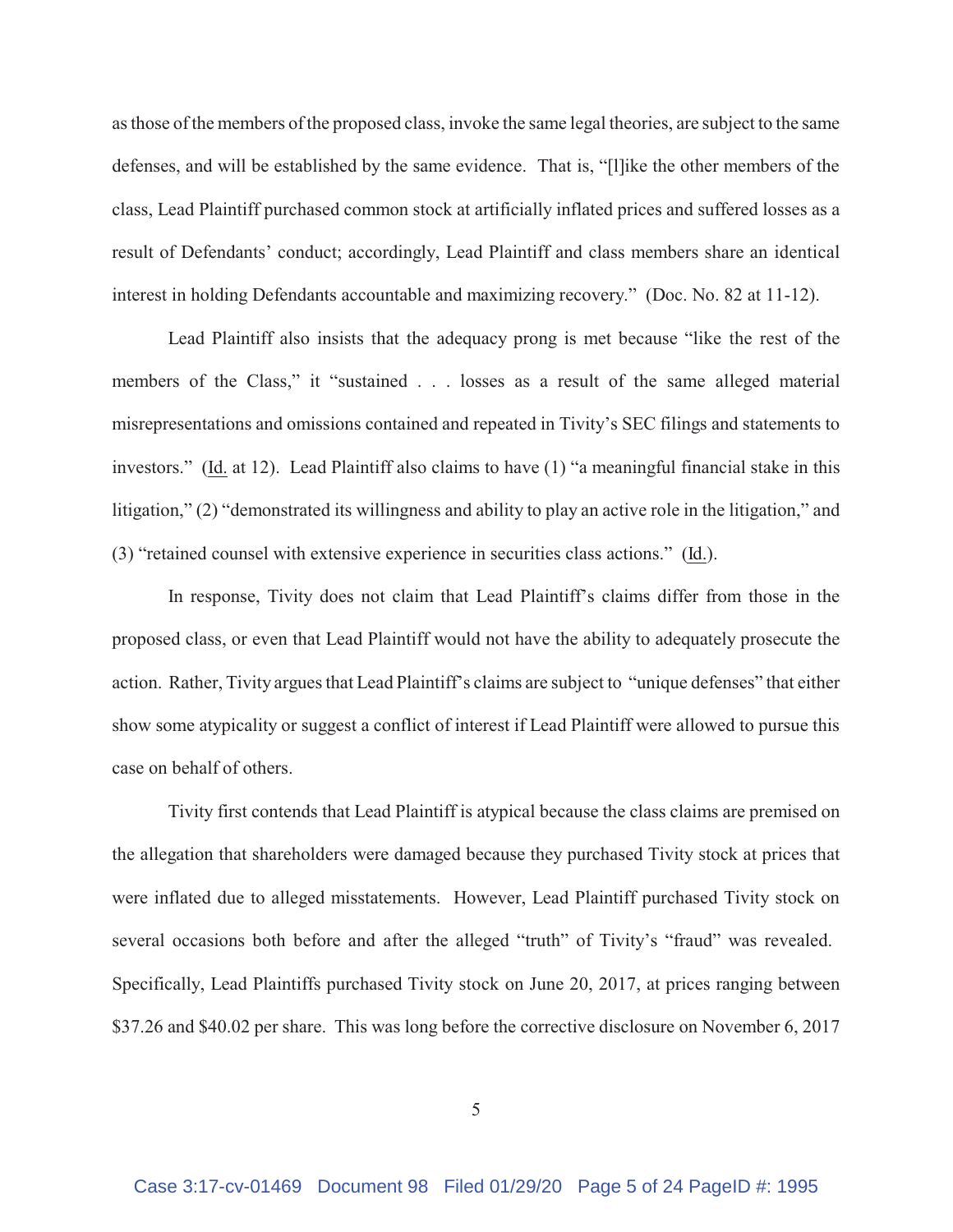that served as the catalyst of this suit. Lead Plaintiff also purchased stock at a higher price after that disclosure, at a time when Lord Abbett & Co. LLC ("Lord Abbett") – Lead Plaintiff's investment manager – knew that UHC was operating Optum Advantage in eleven states. This included the purchase of 4,084 shares at a per-share price of \$41.32 on February 23, 2018. As a consequence, the argument goes, Lead Plaintiff is subject to the "unique defense" that the alleged misrepresentations were not really a factor in it purchasing decision.

Whether this is truly a "unique defense," the Court does not know because other putative class members may have purchased Tivity stock both before and after the November 6, 2017 corrective disclosure. Regardless, when the facts before the Court are analyzed in the context of the law that has developed in this area, Tivity's argument must be rejected for both factual and legal reasons.

Factually, Tivity ignores that on November 7, 2017, immediately following the operative disclosure, Lord Abbett recommended lessening Lead Plaintiff's position in Tivity because of the "new risk" presented by UHC's entry into the market. (Doc. No. 97-6, Matthew Decicco Depo. at 93-96). Tivity also ignores that the post-disclosure purchases of stock by Lead Plaintiff were made months after the disclosure, presumably at a time when the market had corrected itself.

Legally, purchasing a stock after a corrective disclosure that deflates the stock price may not even be relevant to the typicality inquiry because "a party may believe a stock to be a bargain after such deflation, and may believe that it is now trading at a price with defendants' fraud removed from it." Ross v. Abercrombie & Fitch Co., 257 F.R.D. 435, 446 (S.D. Ohio 2009) (citation omitted) (collecting cases). At a minimum, a proposed class representative "is [not] as a matter of law categorically precluded from meeting the requirements of Rule 23(a) simply because of a

6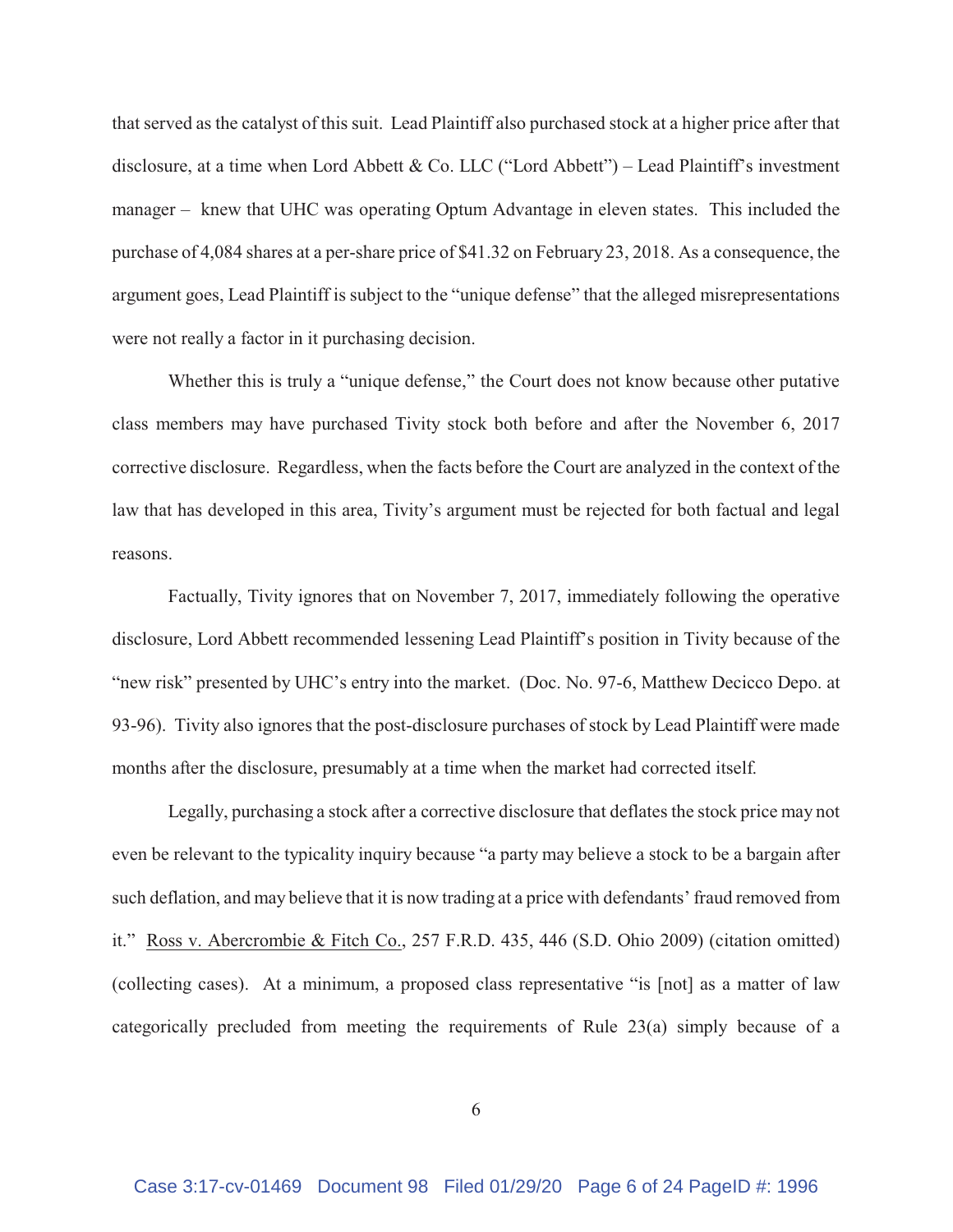post-disclosure purchase of the defendant company's stock," and this is "particularly so after the stock price has been 'corrected' by the market's assimilation of the new information." Feder v. Elec. Data Sys. Corp., 429 F.3d 125, 138 (5th Cir. 2005). As one court has explained:

The fraud on the market theory presumes that in efficient markets all material information, including disclosures of past frauds, will be reflected in the security's price. An investor who purchases a security after the disclosure of adverse information still relies on the fact that the newly released information will be absorbed by the market and therefore reflected in the post-disclosure price. This later purchase does not undercut or diminish the argument that the same investor may have purchased the security pre-disclosure relying on the fact that all information available at the time was reflected in the then current price.

In re DVI Inc. Sec. Litig., 249 F.R.D. 196, 204 (E.D. Pa. 2008); see also Langbecker v. Elec. Data Sys. Corp., 476 F.3d 299, 314 (5th Cir. 2007) ("Such trading becomes harmless where, after the company has made adverse disclosures, the stock price reverts to valuation based on an efficient market.").

In concluding that Lead Plaintiff's purchase of stock after the corrective disclosure does not render it unable to serve as the class representative, the Court has considered the string of cases cited by Tivity that it characterizes as the "well recognized" contrary view. That view, expressed in cases such as Rocco v. Nam Tai Electronics, Inc., 245 F.R.D. 131 (S.D.N.Y.2007), and Rolex Employees Retirement Trust v. Mentor Graphics Corp., 136 F.R.D. 658, 664 (D. Or.1991), however, is against "the weight of authority," In re Connetics Corp. Sec. Litig., 257 F.R.D. 572, 577 (N.D. Cal. 2009), a "deviat[ion] from th[e] general rule," Local 703, I.B. of T. Grocery & Food Emp. Welfare Fund v. Regions Fin. Corp., 762 F.3d 1248, 1260 (11th Cir. 2014), and "not generally accepted." Feder, 429 F.3d at 137. Indeed, "courts routinely certify a class with representatives who purchased stock during and after a class period." In re Select Comfort Corp. Sec. Litig., 202 F.R.D. 598, 607 (D. Minn. 2001).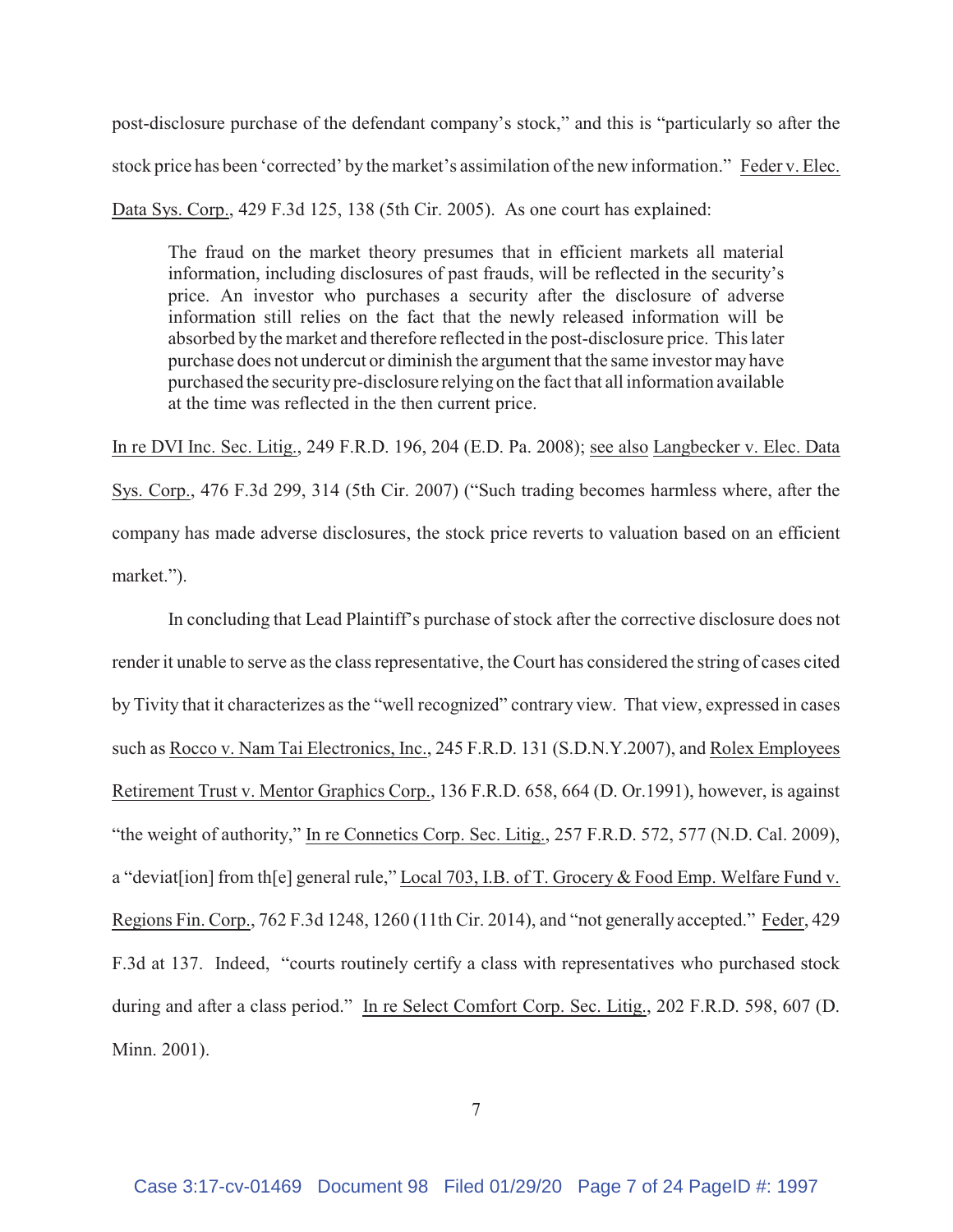Nor is Lead Plaintiff not adequate as a class representative or subject to some sort of conflict simply because its investment advisor admitted that the drop in Tivity stock may have been due to factors other than alleged fraud, such as concerns regarding the healthcare market in general that Tivity had previously gone through a restructuring and changed its names. If, in fact, these additional concerns were a factor in the precipitous 34% drop in stock price on November 6, 2017, this would not be an individualized issue or a matter or perspective. Those additional factors either did nor did not play a part in the drop in price, and this is true for no matter who held the stock.

Furthermore, Tivity's argument actually raises a question about loss causation, which "is the causal link between the alleged misconduct and the economic harm ultimately suffered by the plaintiff." Ohio Pub. Emp. Ret. Sys. v. Fed. Home Loan Mortg. Corp., 830 F.3d 376, 384 (6th Cir. 2016). The Supreme Court has made clear, however, that establishing loss causation is not a condition to obtaining certification. Erica P. John Fund, Inc. v. Halliburton Co., 563 U.S. 804, 813 (2011). Rather, loss causation must simply be pled and this "is typically satisfied by allegations that the defendant revealed the truth through 'corrective disclosures' which 'caused the company's stock price to drop and investors to lose money.'" Lloyd v. CVB Fin. Corp., 811 F.3d 1200, 1209 (9th Cir. 2016). In other words, "Plaintiffs must prove that portion of the price fall that they seek in damages is directly attributable to the misrepresentation, so that they do not recover a windfall, [but] they do not need to prove it at the certification stage." Ludlow v. BP, P.L.C., 800 F.3d 674, 687–88 (5th Cir. 2015). Loss causation based upon the drop in stock after the corrective disclosure has been adequately pled.

Based on the foregoing, the Court finds that Lead Plaintiff's claims are typical and that it can adequately represent the proposed class for purposes of Rules 23(a)(3) and (4). The Court also finds

8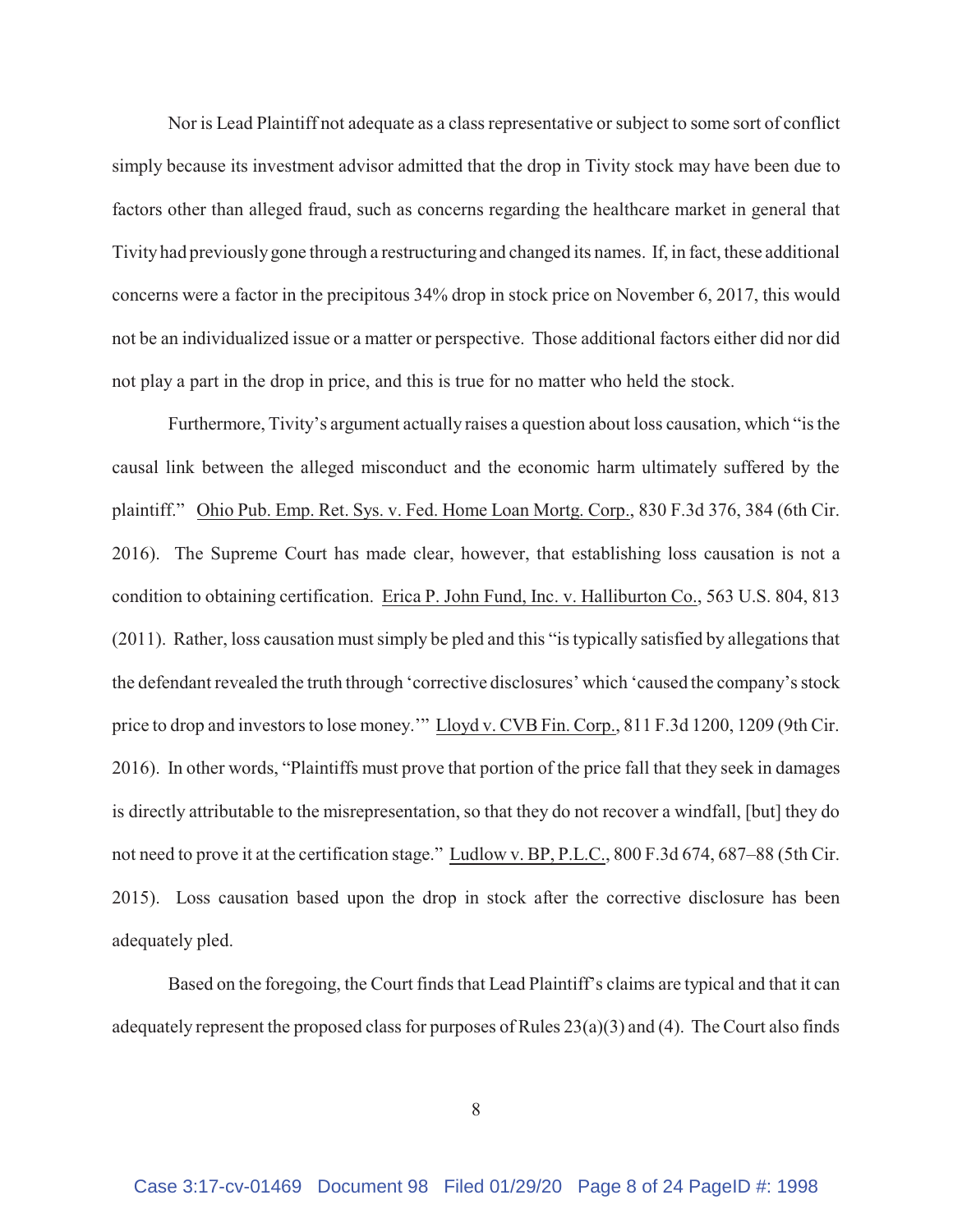(and without any arguments to the contrary by Tivity) that (1) the proposed class is so numerous as to make joinder impractical within the meaning of Rule 23(a)(1), considering that Tivity's common stock was traded on the NASDAQ and owned by 331 institutions during the class period; and (2) there are common question of law and fact for purposes of Rule 23(a)(2), including whether Tivity misrepresented or omitted to state material facts about its business, whether those alleged misstatement or omissions artificially inflated Tivity's stock, and whether Tivity acted with scienter. Thus, Lead Plaintiffs have satisfied the requirements of Rule 23(a).

#### **B. Rule 23(b) and Predominance**

"In securities class action cases, the crucial requirement for class certification will usually be the predominance requirement of Rule 23(b)(3)." Halliburton, 573 U.S. at 276. That is the case here.

"Rule 23(b) requires a showing that *questions* common to the class predominate . . . in favor of the class." Amgen, 133 S.Ct. at 1191 (emphasis in original). "Common questions are those 'that can be proved through evidence common to the class.'" Bridging Communities Inc. v. Top Flite Fin. Inc., 843 F.3d 1119, 1124 (6th Cir. 2016) (quoting In re Whirlpool Corp., 722 F.3d at 858). "That said, plaintiffs seeking class certification 'need not prove that each element of a claim can be established by classwide proof: What the rule does require is that common questions predominate over any questions affecting only individual [class] members.'" Id. "In other words, '[t]o satisfy the predominance requirement in Rule 23(b)(3), a plaintiff must establish that the issues in the class action that are subject to generalized proof, and thus applicable to the class as a whole, . . . predominate over those issues that are subject only to individualized proof.'" Id. at 1124-2 (quoting Beattie v. CenturyTel, Inc., 511 F.3d 554, 564 (6th Cir. 2007).

9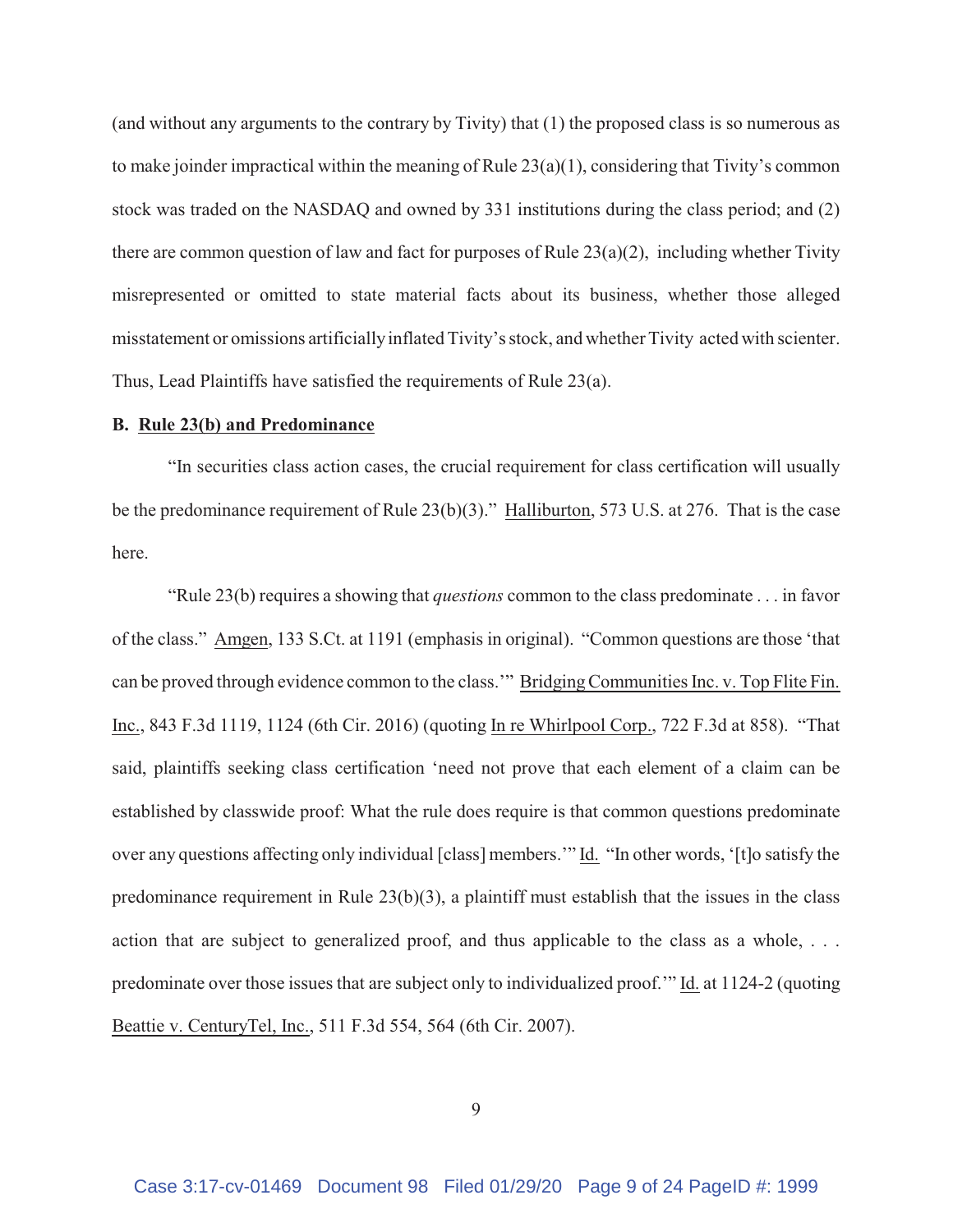Here, Lead Plaintiff asserts that common questions of law and fact predominate because the same evidence will be used to establish each of the elements of its fraud claims under Sections 10(b) and 20(a) of the Securities and Exchange of 1934. Those elements are: "(1) a material misrepresentation or omission by the defendant; (2) scienter; (3) a connection between the misrepresentation or omission and the purchase or sale of a security; (4) reliance upon the misrepresentation or omission; (5) economic loss; and (6) loss causation." In re Omnicare, Inc. Sec. Litig. 769 F.3d 455, 469 (6th Cir. 2014). Tivity insists that common questions will not prevail because an essential element of a securities claim is reliance, and the question of reliance will necessitate individualized proof in this case. Tivity also asserts that damages will also require individualized proof.

Reliance is "essential" because "proof of reliance ensures that there is a proper connection between a defendant's misrepresentation and a plaintiff's injury." Halliburton, 563 U.S. 810 (citation omitted). Although the "traditional (and most direct) way" for a plaintiff to demonstrate reliance is by showing that he was aware of a company's statement and engaged in a relevant transaction . . . based on that specific misrepresentation," this is often unfeasible and "places an unnecessarily unrealistic evidentiary burden on the [securities] plaintiff who has traded on an impersonal market." Basic Inc. v. Levinson, 485 U.S. 224, 245 (1988). Furthermore, "[r]equiring proof of individualized reliance from each member of the proposed plaintiff class effectively" would prevent such plaintiffs "from proceeding with a class action, since individual issues" would "overwhelm[ ] the common ones." Id. at 242, 108 S.Ct. 978. To address those problems, the Supreme Court in Basic established a rebuttable presumption for securities plaintiffs under a "fraud on the market theory," which is based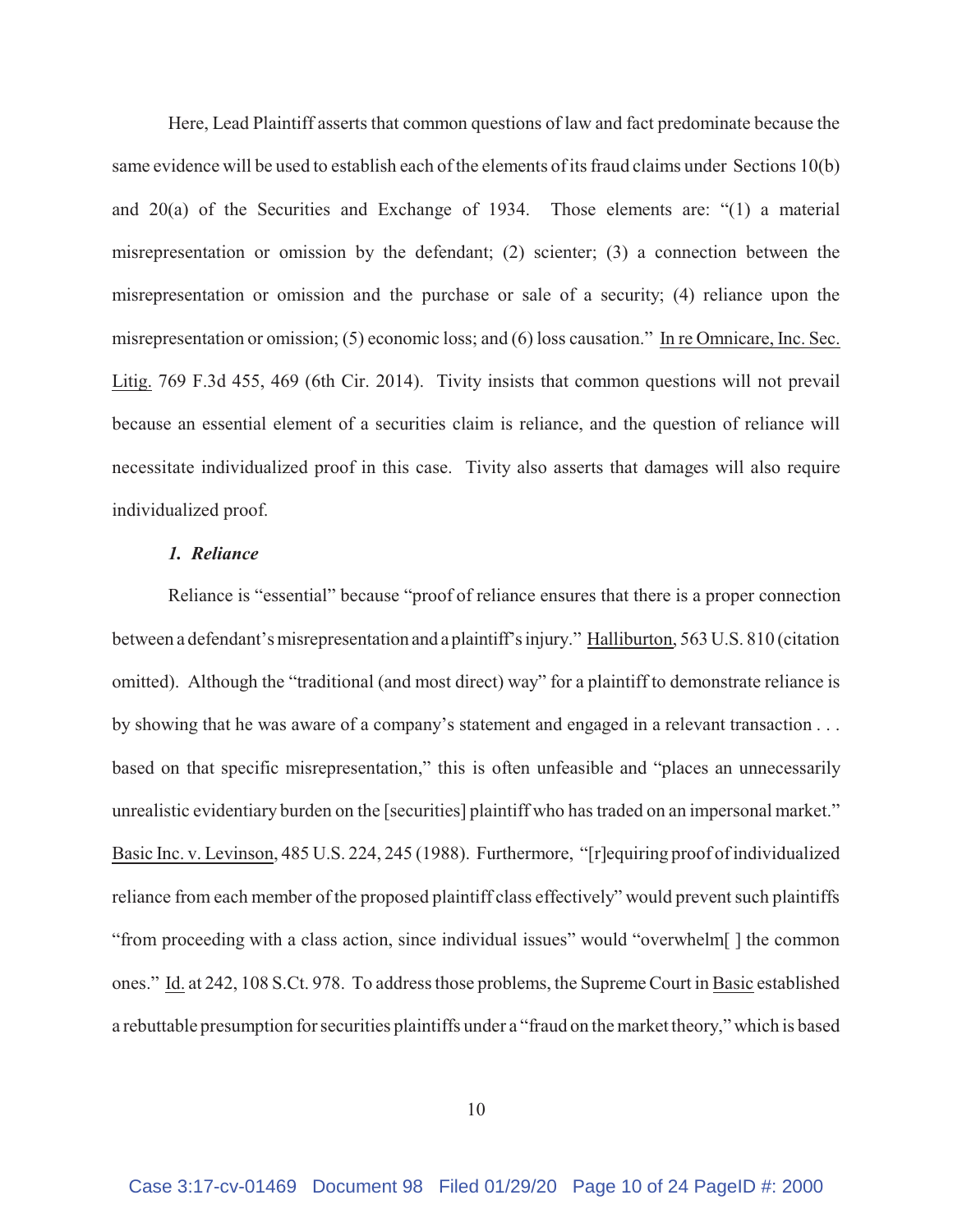on the hypothesis that

"in an open and developed securities market, the price of a company's stock is determined by the available material information regarding the company and its business . . . . Misleading statements will therefore defraud purchasers of stock even if the purchasers do not directly rely on the misstatements. . . . The causal connection between the defendants' fraud and the plaintiffs' purchase of stock in such a case is no less significant than in a case of direct reliance on misrepresentations."

Id. at 241-242 (quoting Peil v. Speiser, 806 F.2d 1154, 1160–1161 (3rd Cir. 1986)); see also, In re BancorpSouth, Inc., No. 17-0508, 2017 WL 4125647, at \*1 (6th Cir. Sept. 18, 2017) ("The Basic fraud-on-the-market presumption is based on the premise that market professionals generally consider most publicly announced material statements about companies, thereby affecting stock market prices.). $<sup>1</sup>$ </sup>

Application of the presumption announced in Basic is not automatic, however. Instead, "a plaintiff must make the following showings to demonstrate that the presumption of reliance applies in a given case: (1) that the alleged misrepresentations were publicly known, (2) that they were material, (3) that the stock traded in an efficient market, and (4) that the plaintiff traded the stock between the time the misrepresentations were made and when the truth was revealed." Halliburton, 573 U.S. at 258. Nor is the presumption conclusive: "Any showing that severs the link between the alleged misrepresentation and either the price received (or paid) by the plaintiff, or his decision to trade at a fair market price, will be sufficient to rebut the presumption of reliance." Basic, 485 U.S. at 248. "So for example, if a defendant could show that the alleged misrepresentation did not, for whatever reason, actually affect the market price, or that a plaintiff would have bought or sold the stock even had he been aware that the stock's price was tainted by fraud, then the presumption of

<sup>&</sup>lt;sup>1</sup> Because the Court ultimately concludes that the Basic presumption applies, it need not reach Lead Plaintiff alternative argument that it is entitled to a presumption for material omissions under Affiliated Ute Citizens of Utah v. United States, 406 U.S. 128 (1972).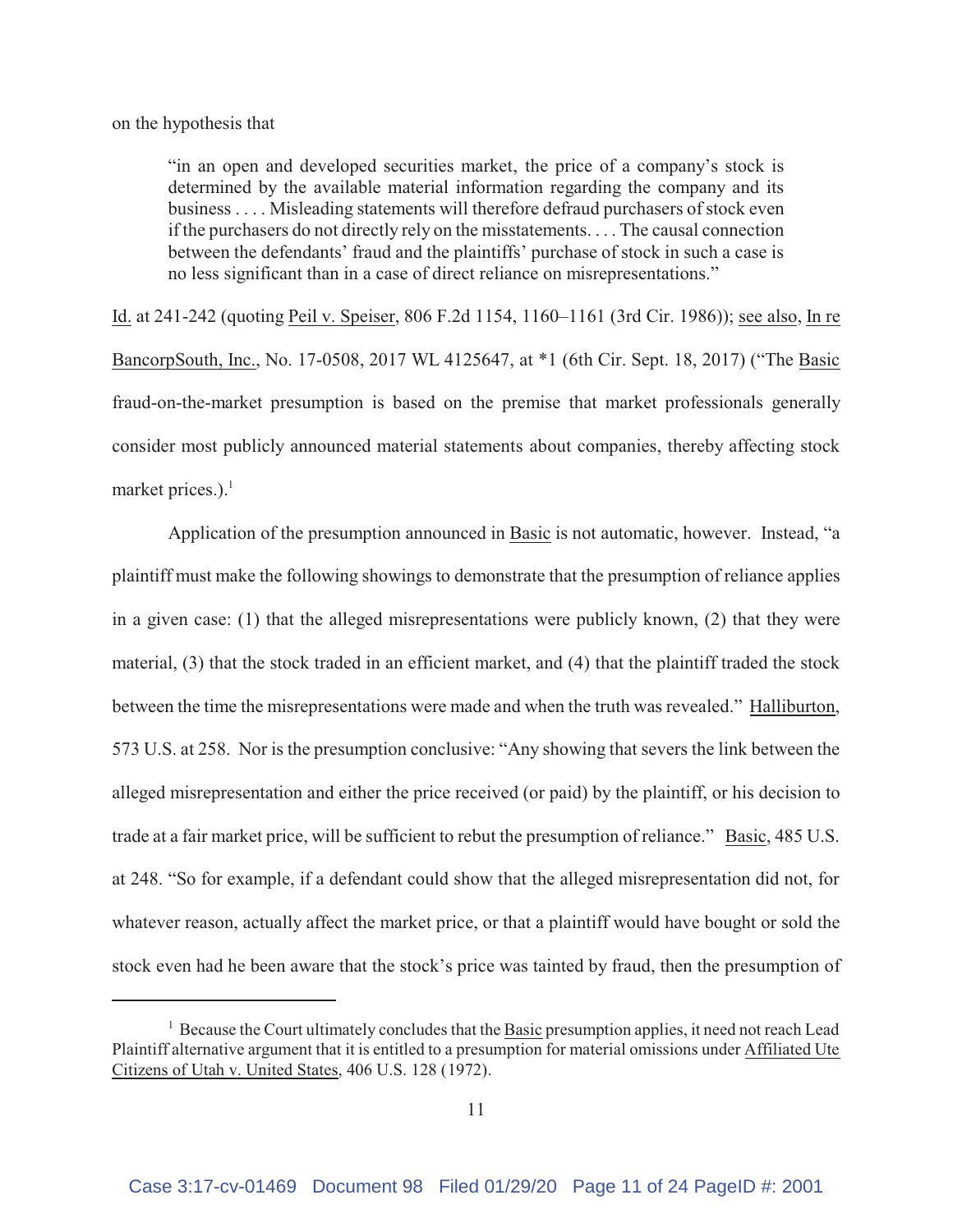reliance would not apply." Halliburton, 573 U.S. at 269.

Here Tivity argues that the Basic presumption is unwarranted because it has not been established that Tivity stock traded in an efficient market. Tivity also argues that members of the putative class may have bought its stock knowing full-well that UHC was entering the market. Neither argument is persuasive at this stage.

In analyzing whether an efficient market exists, many courts employ the so-called "Cammer factors" first set forth in Cammer v. Bloom, 711 F. Supp. 1264 (D.N.J. 1989). Those factors are: (1) a stock's average weekly trading volume; (2) the number of security analysts following and reporting on the stock; (3) the extent to which market makers and arbitrageurs trade in the stock; (4) whether the company is eligible to file an SEC Form S-3; and (5) empirical facts showing a cause and effect relationship between unexpected corporate events or financial releases and an immediate response in the stock price. Id. at 1286–8.

In an effort to establish market efficiency in this case, Lead Plaintiff has submitted an expert report from Chad Coffman, a Chartered Financial Analyst and the President of Global Economics Group. In his report, Coffman concludes that the market for Tivity common stock was efficient during the class period based upon the Cammer factors, as well as five additional factors: (1) market capitalization; (2) bid ask spread; (3) fraction of shares held by institutional investors; (4) autocorrelation; and (5) options trading. (Doc. No. 83-6, Coffman Report at 11). In response, Tivity relies on an expert report from Dr. Paul A. Gompers, the Eugene Holman Professor of Business Administration at the Harvard Business School. He opines that "nine of the ten 'efficiency' factors'

<sup>&</sup>lt;sup>2</sup> The first three of these factors are sometime called "Krogman factors" because they were articulated in Krogman v. Sterritt, 202 F.R.D. 467, 473 (N.D. Tex. 2001). The factors taken collectively are sometimes referred to as the Cammer-plus factors.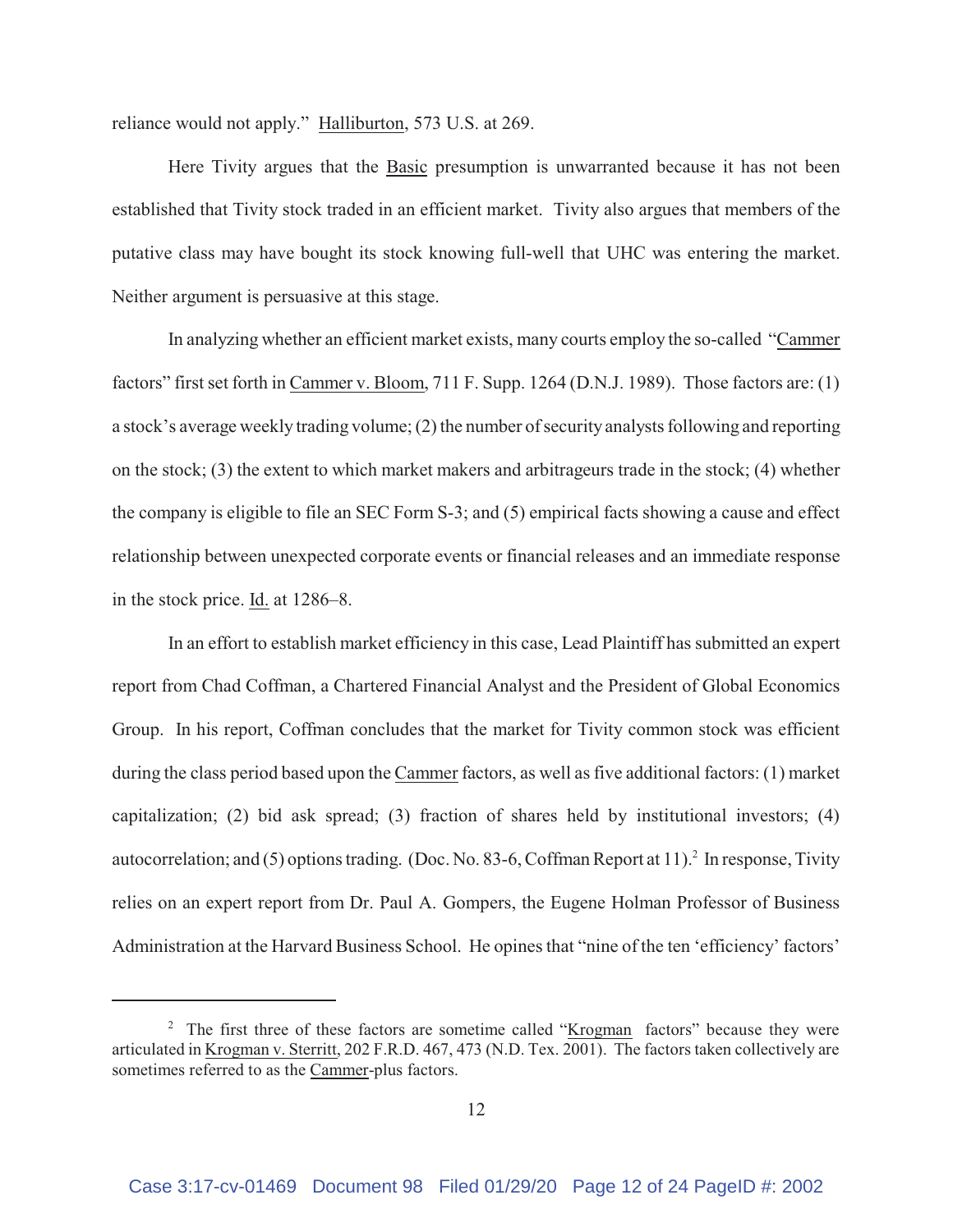[Coffman] considers do not provide direct evidence of market efficiency, while . . . the remaining factor (Cammer Factor 5) is flawed and does not demonstrate that Tivity's stock price consistently reacted to new information quickly and completely during the relevant Class Period." (Doc. No.93-2 Gompers Report at 2-3).<sup>3</sup>

Although both experts were paid handsomely for analyzing the Cammer-plus factors (Coffman received \$800 per hour and Gompers \$1,200 per hour), those factors are not a catechism for determining market efficiency. Indeed, the Sixth Circuit has not mandated use of those factors, and even in those cases where the factors are utilized, they are generally deemed to be an analytical tool rather than a checklist. Carpenters Pension Tr. Fund of St. Louis v. Barclays PLC, 310 F.R.D. 69, 83 (S.D.N.Y. 2015); Första AP-Fonden v. St. Jude Med., Inc., 312 F.R.D. 511, 520 (D. Minn. 2015); Angley v. UTi Worldwide Inc., 311 F. Supp. 3d 1117, 1121 (C.D. Cal. 2018). Accordingly, the Court finds it unnecessary to discuss each of the ten factors identified by Coffman, but will instead focus on a number of factors that lead the Court to discount Dr. Gomper's opinion in favor of Coffman's opinion.

First, Tivity is traded in volume on the NASDAQ. "[T]he listing of a security on a major exchange such as the NYSE or the NASDAQ weighs in favor of a finding of market efficiency." Basic, 485 U.S. at 241–42. This is because those securities markets are "open and developed" and "[t]he high level of trading activity ensures that information from many sources is disseminated into the marketplace and consequently is reflected in the market price." Freeman v. Laventhol  $\&$ Horwath, 915 F.2d 193, 199 (6th Cir. 1990). "This is the premise upon which the fraud on the

<sup>&</sup>lt;sup>3</sup> This is not the first time that Coffman and Gompers have crossed swords in the context of class certification in a securities case. See e.g., Hatamian v. Advanced Micro Devices, Inc., No. 14-CV-00226 YGR, 2016 WL 1042502, at \*7 (N.D. Cal. Mar. 16, 2016); In re NII Holdings, Inc. Sec. Litig., 311 F.R.D. 401, 412 (E.D. Va. 2015)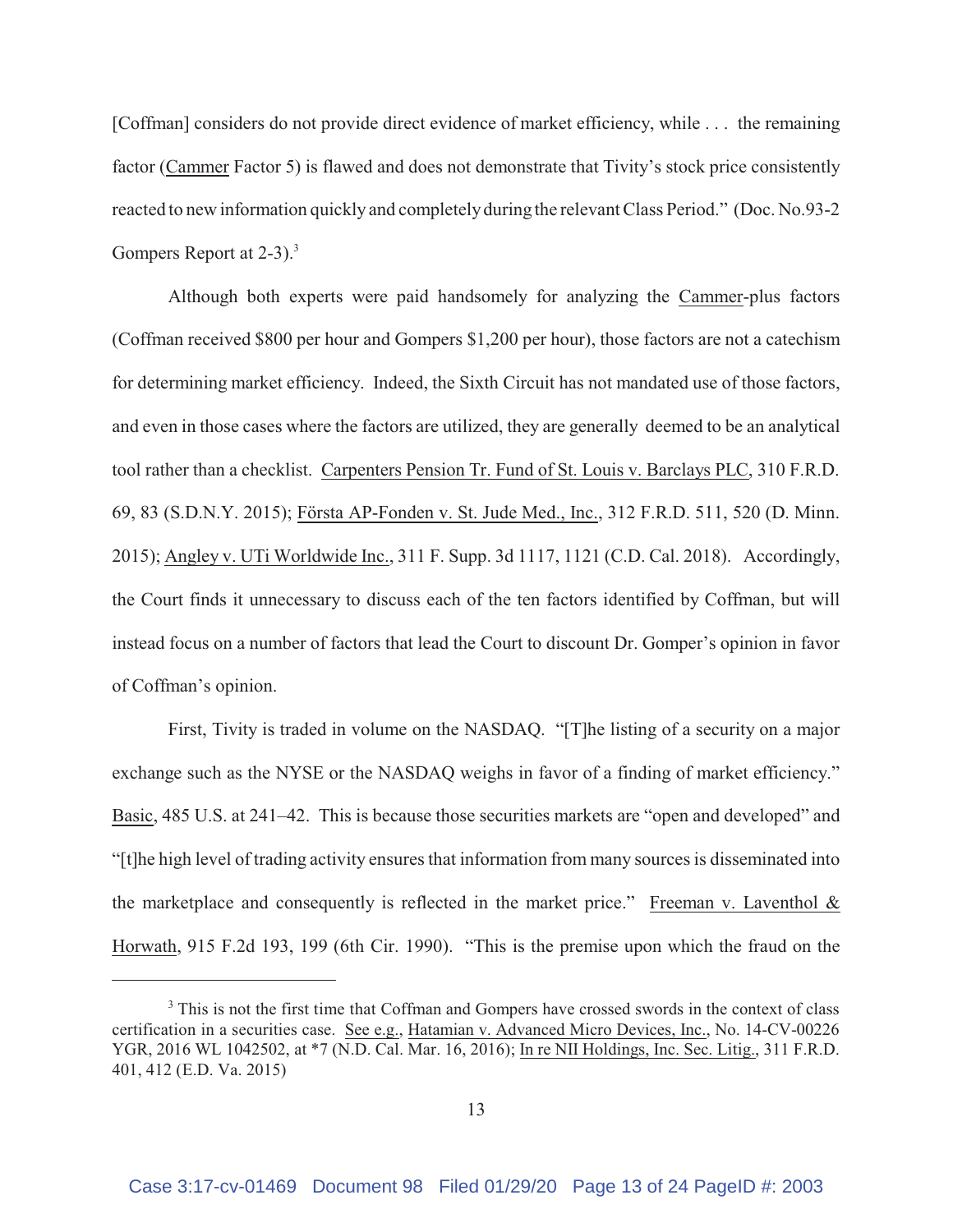market theory rests." Id. Thus, even though it is not a *per se* rule, "securities trading on national exchanges like the NYSE [and the NASDAQ] 'are often presumed to be traded on an efficient market,'... precisely because the exchanges are generally populated by stocks that are closely watched by analysts and that trade at a high volume." Local 703, I.B. of T. Grocery & Food Emp. Fund v. Regions Fin. Corp., 762 F.3d 1248, 1257 (11th Cir. 2014).

The presumption is even more warranted here. Tivity had an average weekly trading volume of 6.24% during the proposed class period, which is higher than the average weekly common stock traded on the NASDAQ of 1.81%. (Coffman Report at ¶ 28). It is also significantly higher than the weekly 1% trading volume that establishes a "substantial presumption of an efficient market." In re Accredo Health, Inc. Sec. Litig., No. 03-2216 DP, 2006 WL 1716910, at \*7 (W.D. Tenn. Apr. 19, 2006) (collecting cases).

Second, while Dr. Gompers opined that nine of the ten factors provided no *direct* evidence of market efficiency, this is a far cry from saying that they offered *no* evidence of efficiency. In fact, he agreed with Coffman's calculations on the vast majority of the ten factors indicative of market efficiency, including (1) the stock's average trading volume; (2) analyst coverage: (3) the presence of market makers: (4) eligibility to file an S-3 registration statement; (5) market capitalization; (6) bid-ask spread; (7) float and institutional ownership; and (8) option trading. (Doc. No. 96-2, Gompers Depo. at 48-61).

Third, Dr. Gompers criticizes Coffman's "event study" that was used to establish price reaction for purposes of Cammer factor five, but "[n]ot even the Cammer court said that an event study was required to satisfy the fifth factor." Carpenters Pension, 310 F.R.D. at 86. In fact, there generally "is no reason to burden the court with review of an event study and the opposing expert's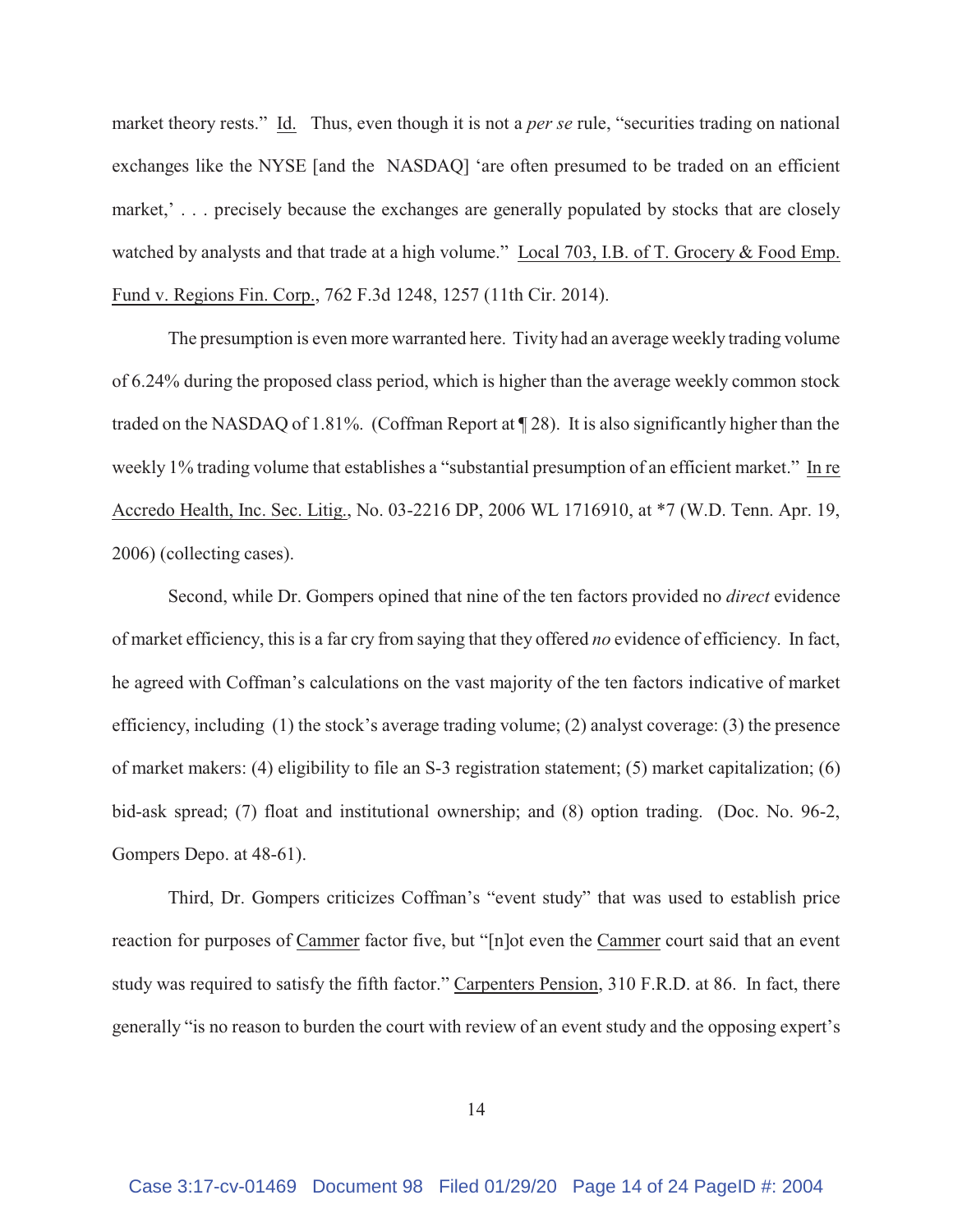attack of it," unless "defendants present evidence of lack of price impact or that the market was inefficient. Angley v. UTi Worldwide Inc., 311 F. Supp. 3d 1117, 1126 (C.D. Cal. 2018), which Tivity has not done here. Besides, "[d]ebates about the precise *degree* to which stock prices accurately reflect public information are . . . largely beside the point." Halliburton, 573 U.S. at 72 (emphasis in original) "That the . . . price [of a stock] may be inaccurate does not detract from the fact that false statements affect it, and cause loss," which is "all that Basic requires." Schleicher v. Wendt, 618 F.3d 679, 685 (7th Cir. 2010). Thus, while "[t]here is no doubt that empirical evidence of a cause-and-effect relationship is helpful for a finding of market efficiency, . . . 'helpful' does not mean 'determinative.'" Första AP-Fonden, 312 F.R.D. at 520.

Fourth, Dr. Gompers actual criticism of the Coffman's "event study" is unpersuasive. The "event study," as the name suggests, studied the impact of certain events on Tivity stock in order to gauge whether there was a cause-and-effect between information provided to the market and a change in stock prices. More specifically, Coffman analyzed the cause-and-effect relationship between Tivity-specific information and the market price of its common stock from March 7, 2015 to November 6, 2018 because, in his view, the proposed class period of 172 days was not sufficiently long enough to provide enough data. (Coffman Report ¶ 25). From that study, Coffman concluded that there was "a clear cause-and-effect relationship between new material news and changes in the market price of Tivity Common Stock during the Analysis Period, and the Class Period." (Id. 164).<sup>4</sup> He also concluded that there "was no evidence of statistically significant autocorrelation during the

<sup>&</sup>lt;sup>4</sup> Just by way of example, eleven earnings announcement were made during the analysis period, ten of which resulted in "statistically significant price movements above the 99% confidence [level]." (Id. ¶ 57). Similarly, "on the 175 days with no news, the average change in the price of Tivity Common Stock was only 0.88% after controlling for market and industry factors, while the average change in Tivity Common Stock on earning announcement dates was 9.42%. In other words, the average magnitude of stock price movement on earnings announcement days was over ten time higher than on no news days." (Id. ¶ 60).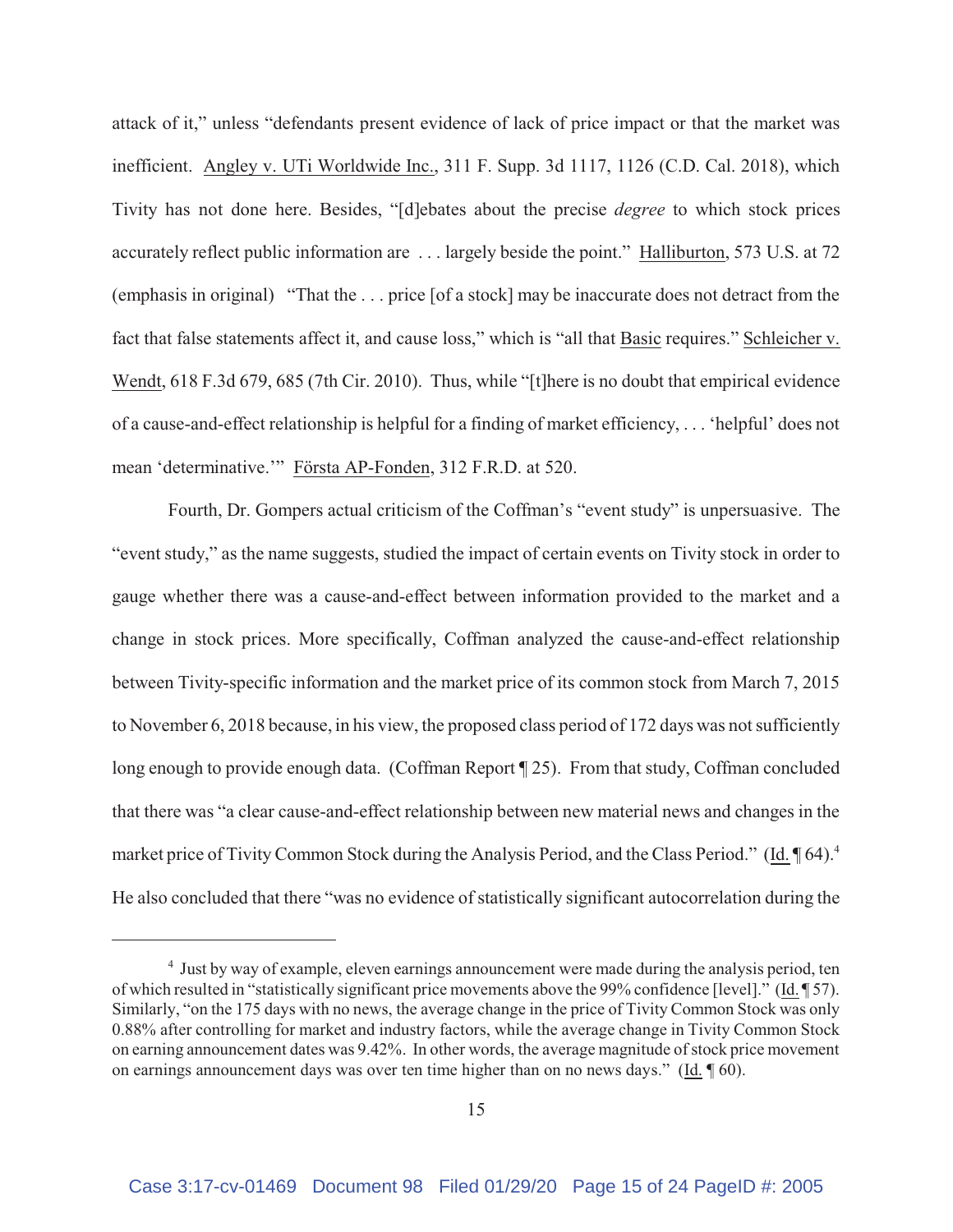Class Period," (id. ¶ 25), meaning there was no pattern in Tivity's returns such that future returns could be predicted based upon past returns.

Dr. Gompers asserts the event study is "flawed" and Coffman's conclusions are incorrect because (a) Coffman ignored that the November 6, 2017 press release about UHC entering the fitness market was "stale" information, and a stock that reacts to such news is inconsistent with trading on in an efficient market; (b) there was statistically significant autocorrelation in Tivity's stock returns during the putative Class Period; and (c) Coffman ignored evidence that Tivity's stock price decline was an overraction, which is another factor that is inconsistent with an efficient market. The Court briefly considers these points in turn.

(a) Dr. Gompers contends Coffman ignored other information that indicated UHC was entering the fitness market, an argument that parallels Tivity's overriding argument that UHC's November 6, 2017 press release could not have possibly "revealed the truth" of the alleged fraud in this case because UHC and other entities publicly released information regarding Optum Fitnes Advantage on numerous occasions, even as far back as a year earlier. In other words, "these pre-November 6, 2017 disclosures demonstrate that putative class members were likely exposed to the very information that [Lead] Plaintiff alleges was misrepresented to, or withheld from, investors, prior to the alleged corrective disclosure." (Doc. No. 93 at 14). As a consequence there was no actionable fraud or, at a minimum, individual inquiries will be necessary as to actual knowledge.

Key to Tivity's argument is the notion that "the case law in this District is clear that a Defendant is *not* required to demonstrate affirmatively that class members has actual knowledge – it must only show that 'individual knowledge inquiries might be necessary.'" (Doc. No. 93 at 11). As support, Tivity cites Schuh v. HCA Holdings, Inc., No. 3:11-01033, 2014 WL 4716231 (M.D.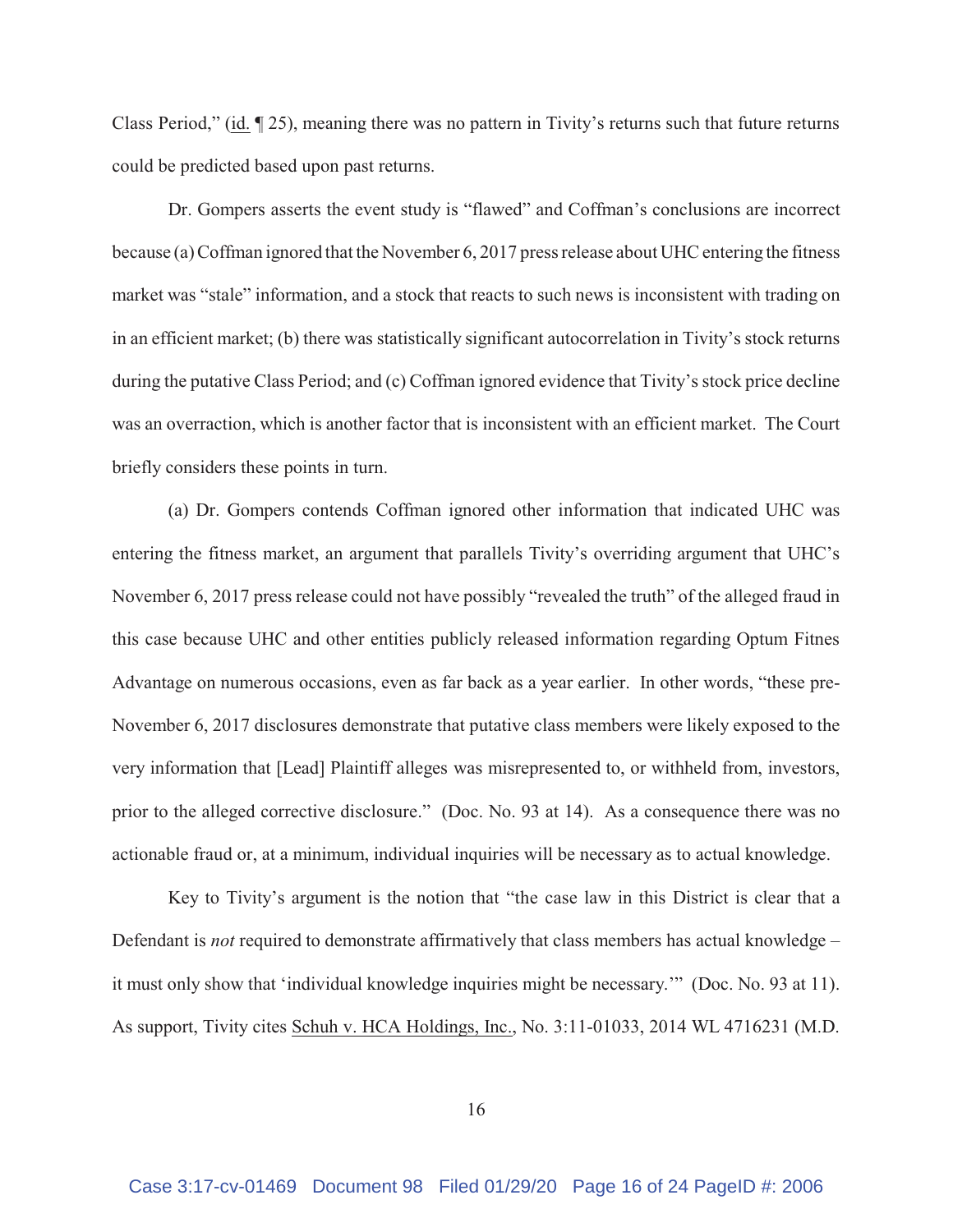Tenn. Sept. 22, 2014). However, reading Schuh as standing for the proposition that the possibility of individualized knowledge precludes class certification is to entirely misconstrue that case.

In Schuh, then-Judge Sharp granted a request for class certification in a consolidated action against HCA Holding, even though HCA argued, as Tivity essentially does here, that it was "entitled to individualized demonstrations of proof and jury determinations as to each class member's knowledge." Id. at \*7 Judge Sharp cabined his statement about "individualized knowledge inquiries" with the following:

HCA's argues that investors "might have," "could have" or "would have" known certain things, and continues in its sur-reply by stating "that the information Plaintiff claims was omitted from the Registration Statement was publicly available and thus knowable by prospective class members." . . . "If courts held that merely available, as opposed to widely known, public information exposed an untruth or omission, thereby rendering it immaterial, they would effectively shift the burden of proof on § 11's affirmative defense, presuming that the plaintiff should have known the relevant information rather than requiring the defendant to prove actual knowledge." This is not to say that Defendant must establish the merits of its affirmative defense at this stage; it is to say, however, that "the certification question [is] whether common liability issues predominate over individual knowledge defenses." Speculation "does not raise the concern of issues of individual knowledge predominating."

Id. at \*9 (internal citations omitted). On appeal, the Sixth Circuit determined that it was not an abuse

of discretion to certify a class and, in doing so, observed:

the district court applied our precedent that an affirmative defense, standing alone, does not compel a finding that common liability issues do not predominate. It then considered the evidence presented by the parties regarding investor knowledge and concluded that the Defendants failed to present sufficient evidence that its affirmative defense of investor knowledge defeated predominance on the common liability issues. The district court acknowledged that the Defendants established that there was some information publicly available that, if known by investors, would preclude relief on the Plaintiffs' claims. But the district court found that the Defendants failed to show that any investor actually had knowledge of this information. The district court noted the Plaintiffs' evidence that certain sophisticated investors did not have knowledge of the information and found that the Defendants' speculation that other investors could have known this information could not, standing alone, defeat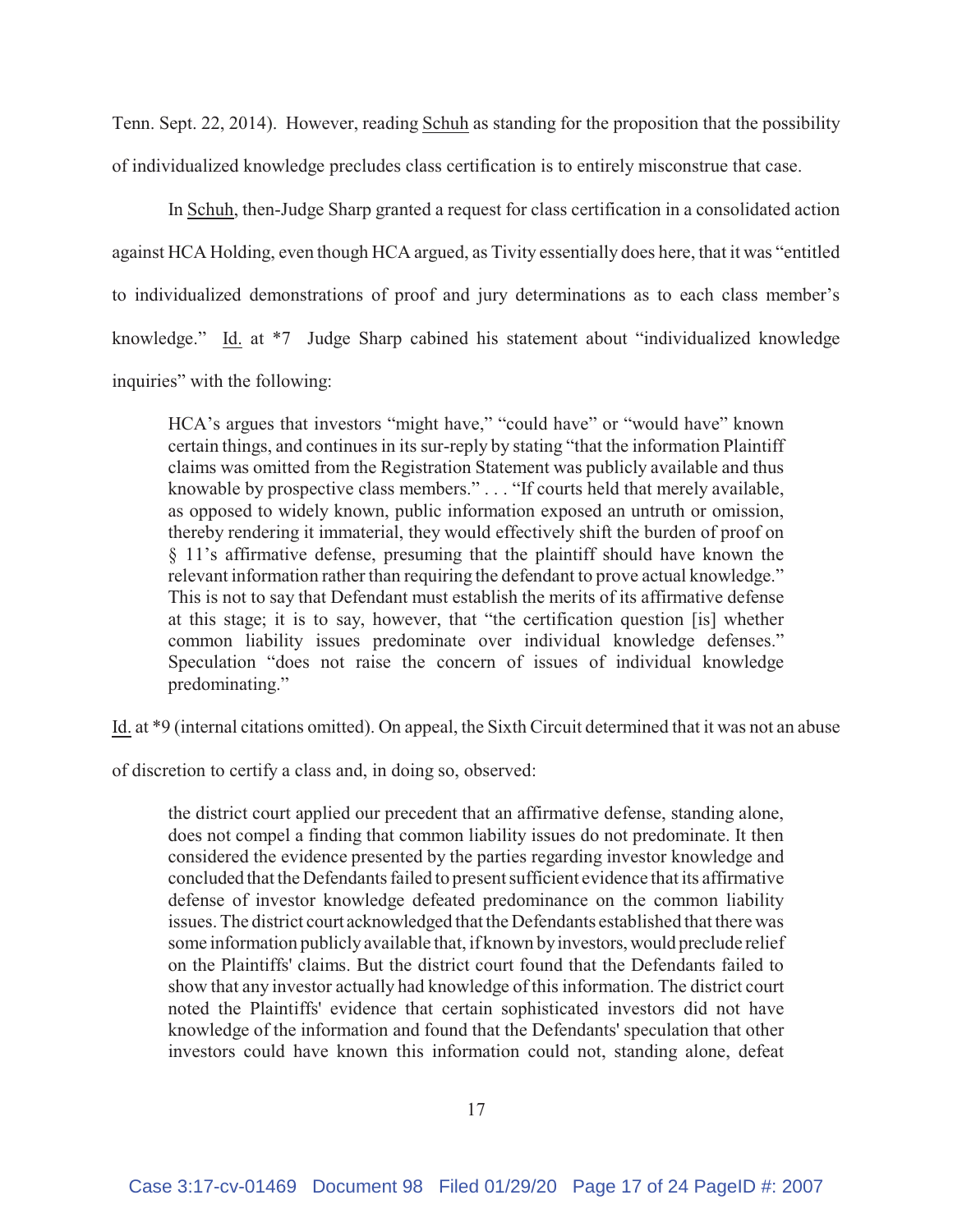predominance. Thus, viewed in its totality, the Plaintiffs met their burden of showing that investor knowledge did not defeat predominance of the common liability issues.

In re HCA Holdings, Inc., No. 14-0511, 2015 WL 10575861, at \*2 (6th Cir. Feb. 26, 2015)

The same is true here. Tivity has presented no proof that any investor knew, or likely would have known, about UHC's entry into the market prior to the corrective disclosure. Instead, it points to what Lead Plaintiff properly characterizes as a "hodgepodge" of information from which it is to be inferred that the information was out there and publicly available. The sources of that information, however, are not the types one would commonly expect investors to consult, such as SEC filings, Barron's, the Economist, Kiplinger's, or Investor's Business Daily. Instead, the supposed disclosures about UHC's movement could be found (if one looked) in such diverse places as "a packet of information" released by UHC for insurance agents, a tweet from the Deer Park Fitness Center in Washington, an online flyer from the West Monmouth County New Jersey YMCA, websites of other New Jersey YMCAs, a Harrison, Ohio fitness blog, another blog maintained by the Mercury Pharmacy in Washington, a user post on the "Insurance Forum" website, and the www.fitnessadvantage.optum.com website. (Doc. No. 93 at 11-13). It is little wonder that even Dr. Gompers could only go so far as to say it is "likely" that "some of Tivity's institutional investors" were aware of Optum Fitness Advantage offerings in some states. ((Doc. No. 34).

(b) Coffman concluded that there was no consistent autocorrelation over the analysis period, which suggests an efficient market. Dr. Gompers does not dispute this, but claims that Coffman arbitrarily expanded the class period to reach that result. What Dr. Gompers does not adequately explain is why a longer period (that encompasses the class period) would not be more accurate statistically than a shorter one. Cf. Beaver Cty. Emp. Ret. Fund v. Tile Shop Holdings, Inc., No. 14-786 ADM/TNL, 2016 WL 4098741, at \*10 (D. Minn. July 28, 2016) ("[A]s noted by Coffman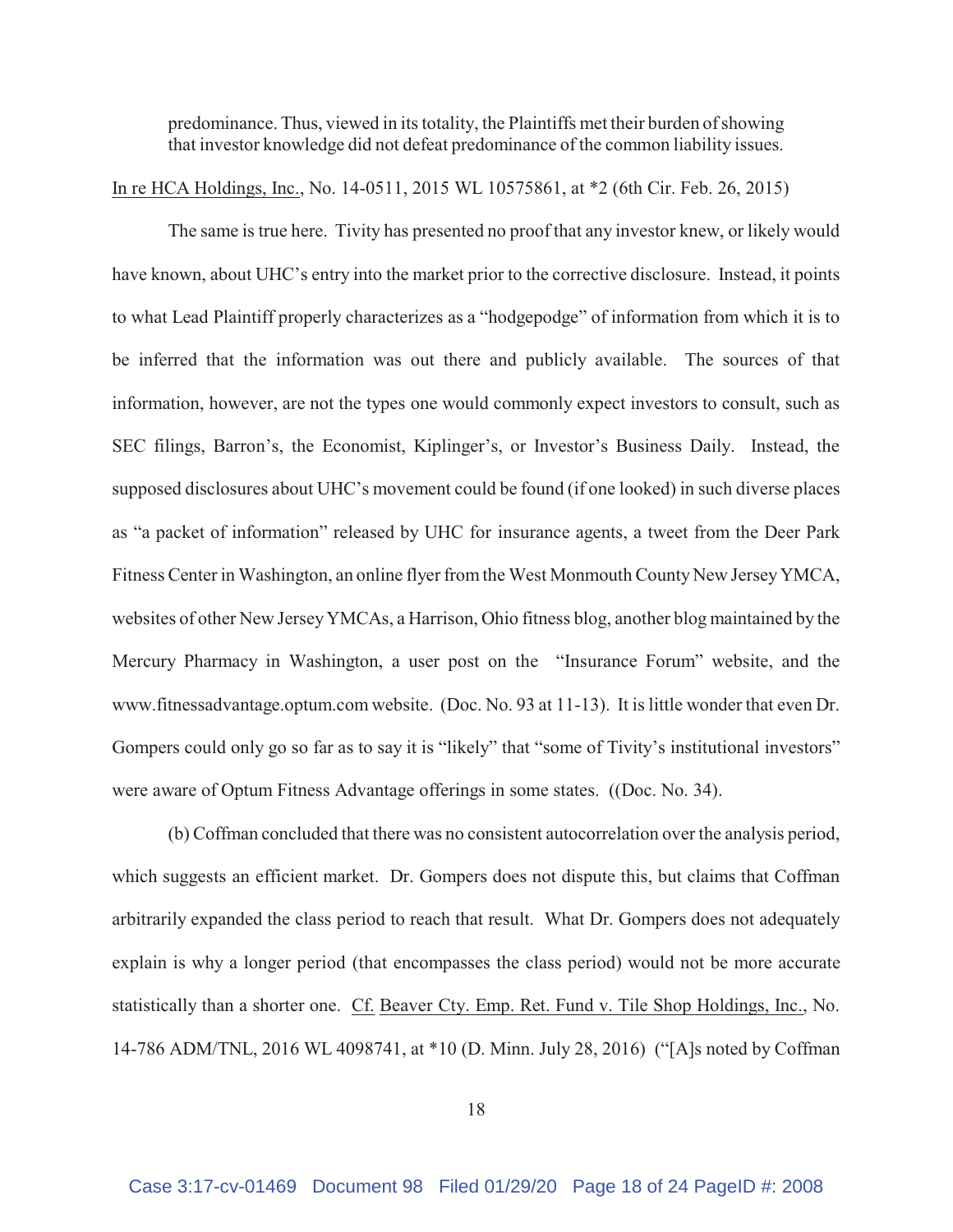and supported by caselaw, averaging across the class period is superior to isolating small portions of the class period when assessing autocorrelation."). Further, during his deposition, Dr. Gompers could not "point to a specific characteristic of the market of Tivity" that would suggest the market would be less efficient during the class period than it was during the broader analysis period. (Gompers Depo. at 87). Nevertheless, he suggests that even for a short class period of say one week, analyzing information beyond that week is unhelpful because it would not automatically show the market reaction during the week at issue. Gompers has not identified any academic study that supports this position, nor has Tivity cited any legal authority for that proposition. And, Dr. Gompers did not conduct his own event study. See, Första AP-Fonden, 312 F.R.D. at 522 (noting that "a study's failure to conclusively prove efficiency . . . is different from proving inefficiency," and that "Defendants could have submitted rebuttal evidence in the form of an affirmative event study by Dr. Gompers," but did not). Regardless, "autocorrelation does not, standing alone, prove market inefficiency." Plumbers & Pipefitters Nat. Pension Fund v. Burns, 967 F. Supp. 2d 1143, 1160 (N.D. Ohio 2013) (collecting cases).

(c) Dr. Gompers states that the "evidence suggests the market potentially overreacted following the UHC press release." (Gompers Report at 26). The word choices – *suggesting* a *potential* overraction – is likely intentional because Dr. Gompers provides no concrete evidence that there was, in fact, an overreaction, or any indication of how much the market overreacted, if it did. Instead, he points to seven analysts that published reports on either November 6 or 7, 2017, and notes that "no analyst suggested that the stock price underreacted to UHC's announcements and several suggested that it overreacted, *i.e.* the reaction was not commensurate with the value-implication of the news and the stock was undervalued as a result." (Id. ¶ 72). He then concludes: "if the market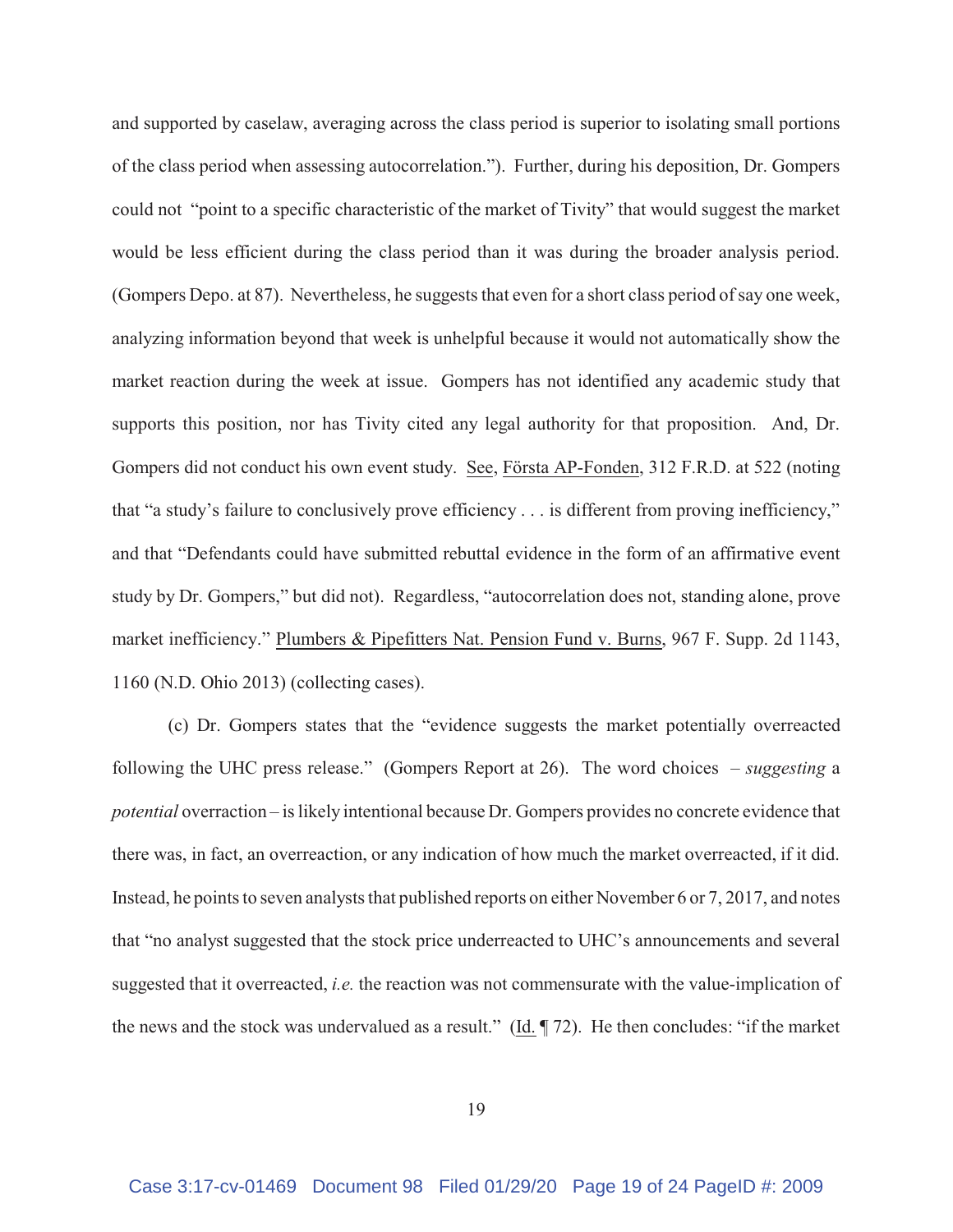overreacted, an investor could have purchased Tivity's stock and expected to make excess profits, which would be inconsistent with market efficiency." (Id.  $\P$  73). Again, Dr. Gompers's word choices are telling because the converse is also likely true and just as speculative: if the market did not overreact, this would be consistent with an efficient market. Problem is, analysts opinion are inherently subjective, and there is nothing before the Court establishing that the 34% drop in Tivity common stock on November 7, 2017 was due to the market overreacting to the news that UHC had entered the health and fitness market in competition with the SilverSneakers program.

Finally on the issue of market efficiency, the Court notes (1) Lead Plaintiff's assertion that "Dr. Gompers's views on efficiency are routinely rejected by federal courts around the country as misguided, 'absolutist,' and inconsistent with decades of legal precedent" (Doc. No. 96 at 3); (2) Lead Plaintiff attachment of a table listing opinions rejecting Gompers' views on market efficiency (Doc. No. 96-3); and (3) Lead Plaintiffs' assertion that, even though Dr. Gompers has offered an expert opinion in securities cases several dozen times since 2001, he has never (a) offered an opinion in favor of an investor in a securities case, (b) found that the market in any security was efficient, or (c) offered an opinion that an opposing expert provided sufficient evidence to show that a stock was treated in an efficient market. (Doc. No. 96-3 at 96 n.1). To this, the Court simply "recognizes, as other courts throughout the country have recognized, that different experts may approach the determination of whether a market is efficient using different methods, focusing on different elements," Monroe Cty. Employees' Ret. Sys. v. S. Co., No. 1:17-CV-00241-WMR, 2019 WL 2482399, at \*5 (N.D. Ga. June 12, 2019), and that there is no magical elixir that establishes market efficiency. That said, analysis of the factors that are generally employed lead unerringly to the conclusion that Tivity common stock traded in an efficient market, and did so during the proposed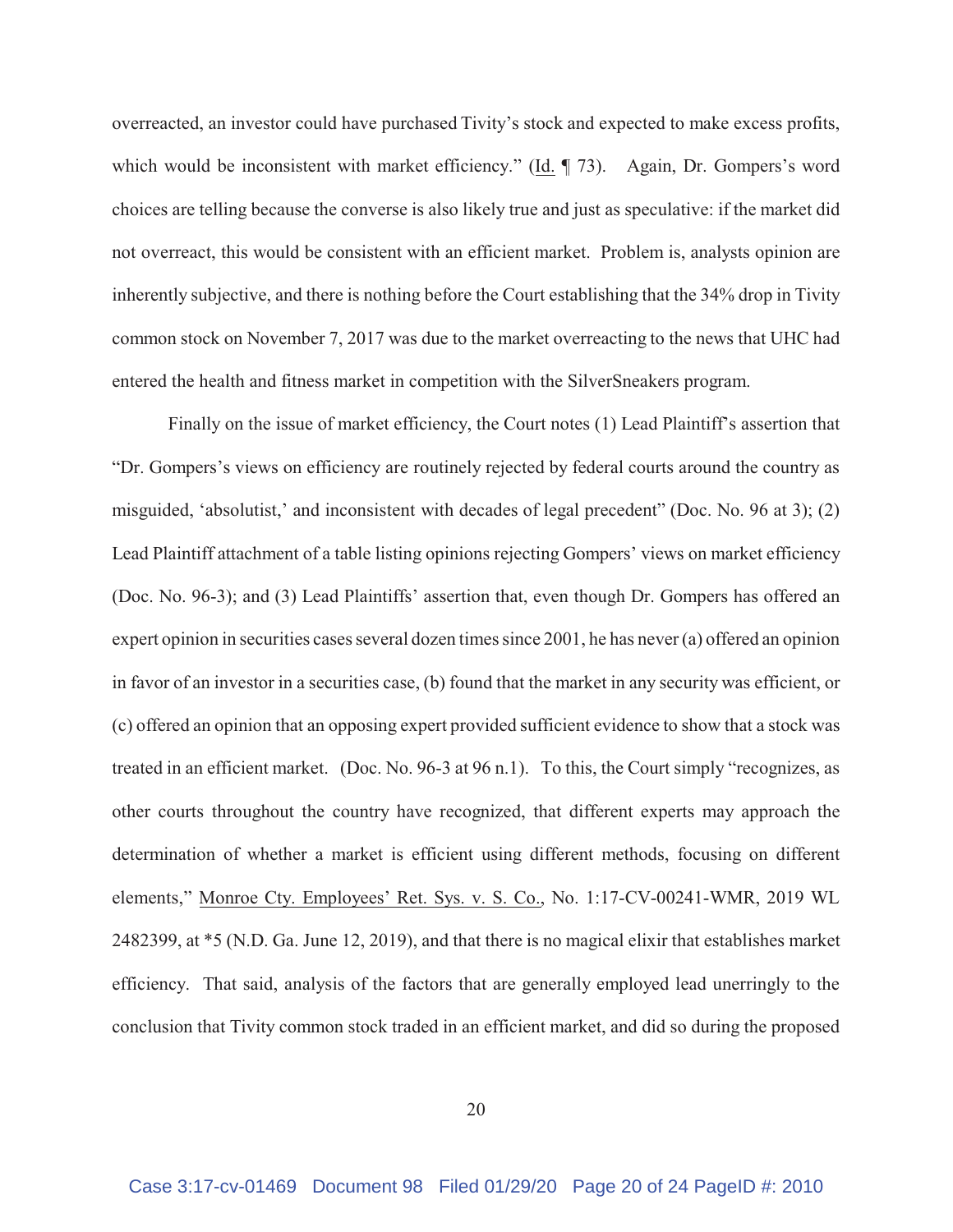class period.

# *2. Damages*

Tivity argues that Lead Plaintiff cannot meet the predominance requirement of Rule 23(b) because Lead Plaintiff has not demonstrated that its proposed damages model will calculate damages on a classwide basis as required by Comcast Corp. v. Behrend. Again, Tivity relies extensively on Dr. Gompers' report, which serves more as a criticism of Coffman's conclusions, rather than an independent analysis. In this vein, Dr. Gompers contends that Coffman's damages methodology does not account for different investors' knowledge about UHC's Optum Fitness Advantage Program; does not specify a class-wide damages model that is consistent with the theory of liability; does not account for time-varying inflation; and does not account for potential overreaction. Even considering the Supreme Court's decision in Comcast, Tivity and Dr. Gompers place too great a burden on Lead Plaintiff at this juncture.

Comcast involved certification of an antitrust class action under Rule 23(b)(3) where plaintiffs proposed four theories of antitrust impact, but only one of those theories was accepted by the district court. Plaintiffs' sole basis for calculating damages, however, utilized a model that assumed the validity of all four theories. Utilizing "straightforward application of class certification principles," the Supreme Court held that class certification is improper where a "model fail[s] to measure damages resulting from the particular antitrust injury on which petitioners' liability . . . is premised.'" Id. at 36. "In other words, at the class-certification stage (as at trial), any model supporting a 'plaintiff's damages case must be consistent with its liability case.'" Zehentbauer Family Land, 935 F.3d at 510 (6th Cir. 2019) (quoting Comcast, 569 U.S. at 35). Since the theory of liability did not square with the damages measure, certification in Comcast was improper.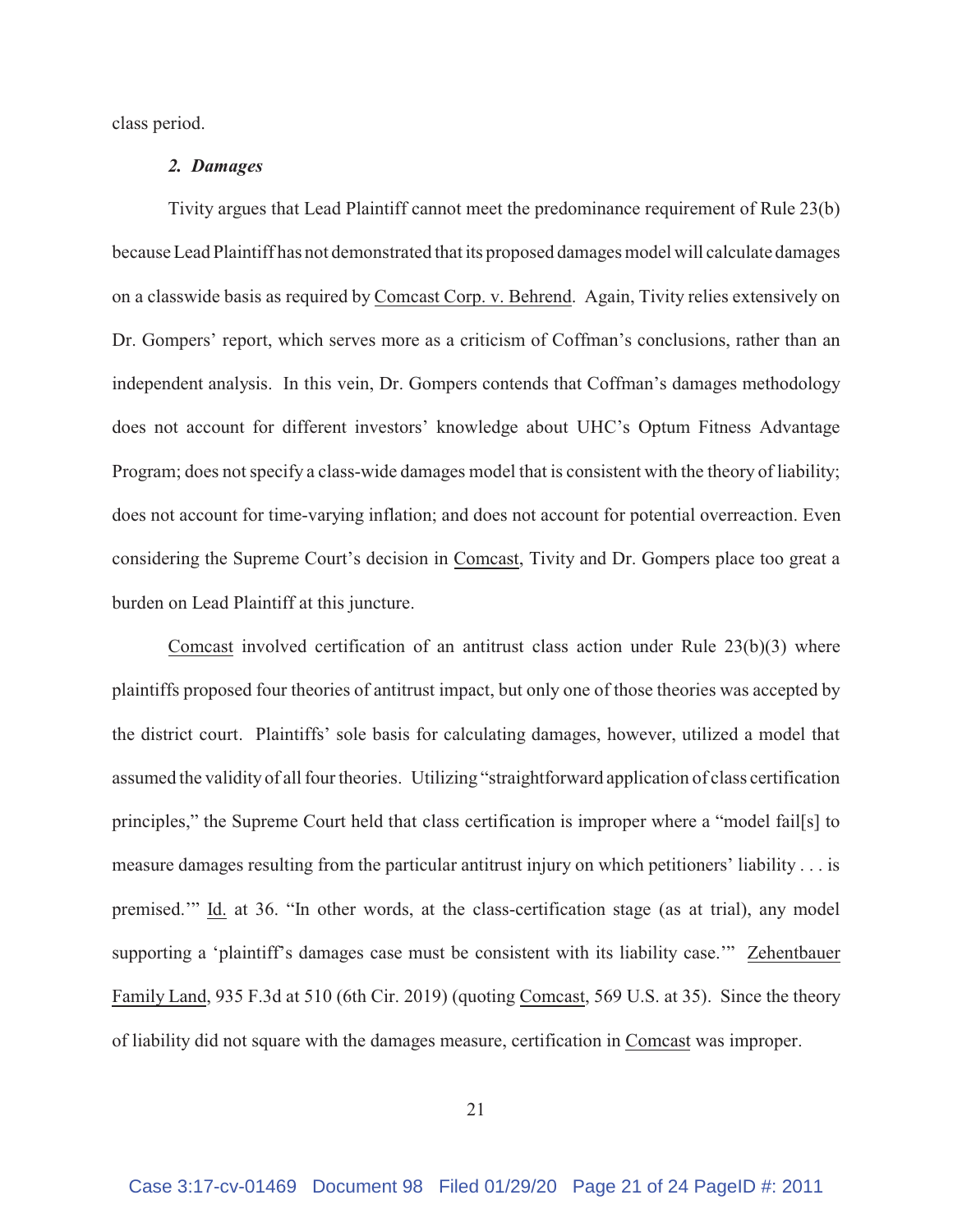In contrast, "[t]his is not a case where a plaintiffs' damages model does not track his theory of liability. Instead, this is a case in which the Plaintiff's 'proposed measure for damages is . . . directly linked with their underlying theory of classwide liability . . . and is therefore in accord with the Supreme Court's . . . decision in Comcast.'" Waggoner v. Barclays PLC, 875 F.3d 79, 106 (2d Cir. 2017) (quoting In re U.S. Foodservice Inc. Pricing Litig., 729 F.3d 108, 123 n.8 (2d Cir. 2013)). Specifically, Lead Plaintiffs' allegations are that shareholders were harmed when Tivity led them to believe that its relationship with UHC would continue on as before, and no mention was made about UHC's implementation of a program that would directly compete with SilverSneakers, even though Tivity was fully aware of that fact. The "out-of-pocket" damages model proposed by Coffman seeks to "measure damages as the artificial inflation per share at the time of purchase less the artificially inflation at the time of the sale[.]" (Coffman Report ¶ 78).

Use of the out-of-pocket damages model in securities case is hardly new or novel  $-$  it "is the standard measurement of damages in Section 10(b) securities cases." City of Miami Gen. Emp. & Sanitation Emp. Ret. Tr. v. RH, Inc., No. 17-CV-00554-YGR, 2018 WL 4931543, at \*3 (N.D. Cal. Oct. 11, 2018) (collecting cases). Comcast did not change this, or render the model improper. See, Rougier v. Applied Optoelectronics, Inc., No. 4:17-CV-02399, 2019 WL 6111303, at \*15 (S.D. Tex. Nov. 13, 2019) ("The Comcast requirement is easily satisfied in securities fraud cases invoking the Basic presumption and seeking out-of-pocket damages because fraud on the market presumes a causal connection between the misrepresentations and the price of the stock."); In re Barrick Gold Sec. Litig., 314 F.R.D. 91, 105–06 (S.D.N.Y. 2016) ("[A]s required by Comcast, plaintiffs' actual theory of damages (out-of-pocket damages) is entirely consistent with their theory of Section 10(b) liability and would be measurable on a class-wide basis. This is evidenced by the fact that securities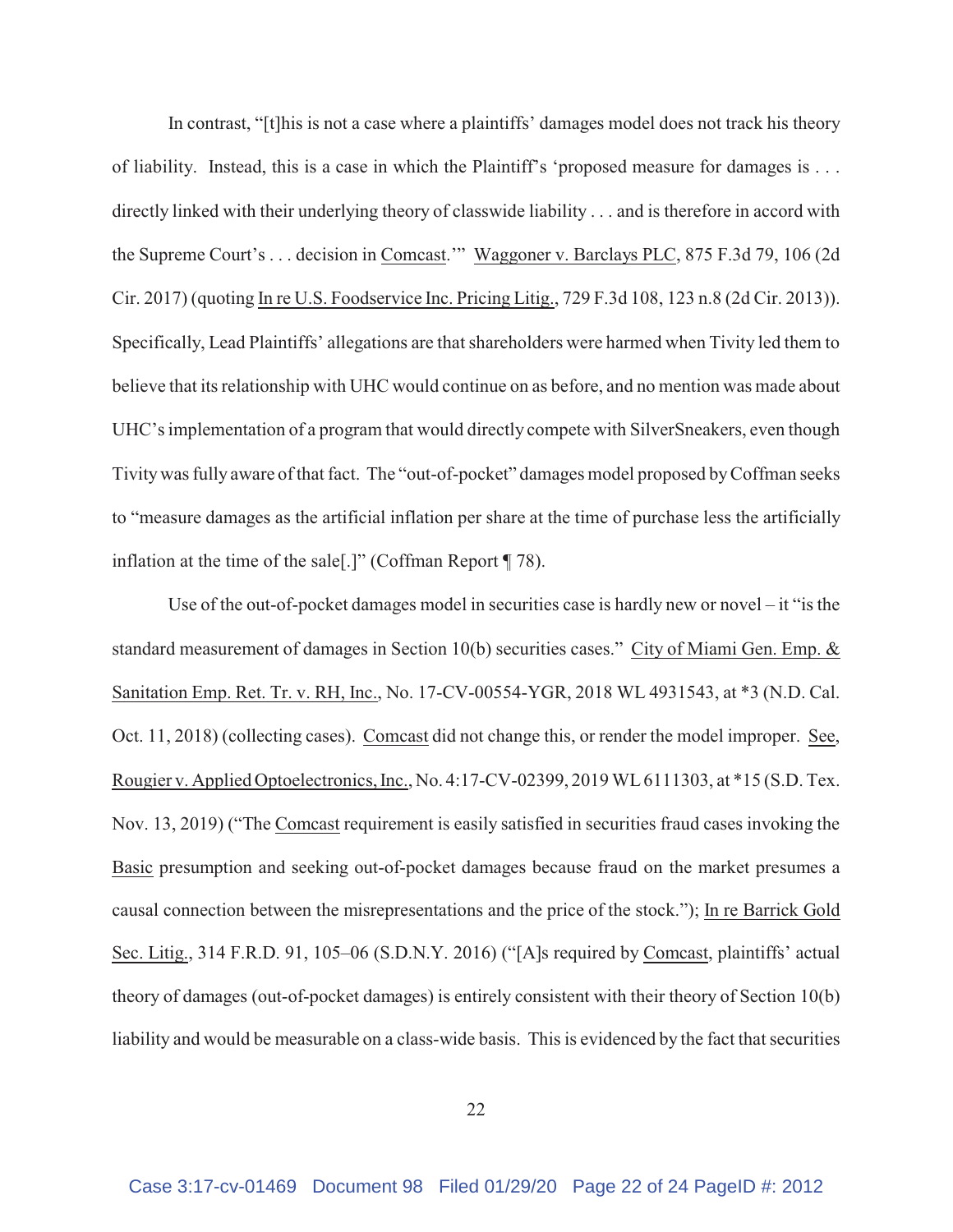class actions routinely seek out-of-pocket damages for fraudulent misrepresentations.").

Dr. Gompers' criticisms of utilizing an "out-of-pocket" model in this case do not alter this Court's conclusion that predominance exits and certification is appropriate. For example, he asserts that the proposed model does not account for time-varying inflation and potential overractions. These arguments are premature. See, Waggoner, 875 F.3d at 106 ("[W]e are not persuaded by the Defendants' argument that class certification was improper under Comcast because the Plaintiffs' damages model failed to account for variations in inflation over time. Comcast does not suggest that damage calculations must be so precise at this juncture."). In any event, Coffman has submitted a Supplemental Report that indicates such concerns can be "mechanically incorporated into the standard damages model," depending upon what discovery reveals. (Doc. No. 97-1, Coffman Supp. Report  $\P$  65).

Based upon the record and for the reasons set forth above, the Court "finds that the questions of law or fact common to class members predominate over any questions affecting only individual members, and that a class action is superior to other available methods for fairly and efficiently adjudicating the controversy." Fed. R. Civ. P. 23(b)(3). Therefore, certification of a class is appropriate.

#### **IV. Conclusion**

Lead Plaintiff's Motion to Certify Class (Doc. No. 81) will be granted, and the Court will certify a class consisting of all those who purchased or otherwise acquired Tivity common stock between March 6, 2017 and November 6, 2017, inclusive. Further, and without objection from Tivity, the Court ill appoint Oklahoma Firefighters Pension and Retirement System as class representative, and Cohen Milstein Sellers & Toll PLLC as class counsel.